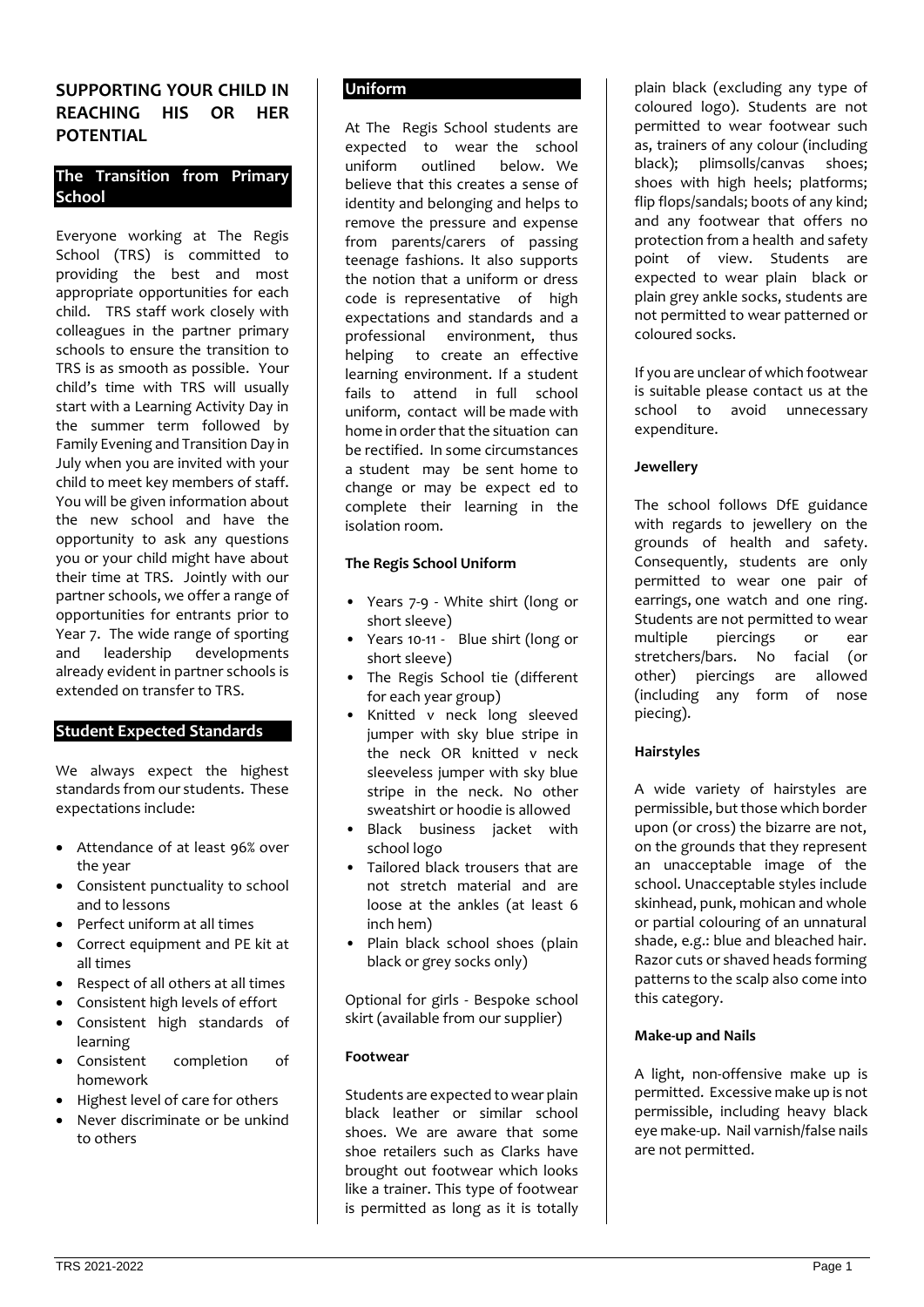## **The Regis School PE kit**

Compulsory

- PE polo shirt
- Rain jacket
- PE shorts/skirt
- Plain black/Navy Blue swimwear and towel
- **Trainers**

## Boys

- Games jersey (Rugby Top)
- Socks (Black and red football length)

## Girls

• Fleece (unisex)

Optional items

- Nike rain trousers
- Black Leggings (optional for girls only)
- Socks (optional for girls only)
- Fleece (optional for boys only)
- Studded footwear, gumshields and shin pads
- TRS PE jumper/sweatshirt
- Towel

A thick polythene bag is useful for wet or muddy kit. A sports bag, shoulder bag or large drawstring bag to contain PE kit is essential.

Current School Uniform and PE kit suppliers:

JW Sports 55 High Street Bognor Regis West Sussex

Telephone: 01243 860266

Whilst the above guidance on school uniform and our expectations is not an exhaustive list, it is intended to give enough guidance to ensure our students are dressed appropriately for school and we thank our parents/carers for supporting us in this. Should you require any further guidance regarding the school uniform and our expectations please do not hesitate to contact us at the school.

ALL CLOTHING AND EQUIPMENT SHOULD BE MARKED CLEARLY WITH THE STUDENT'S NAME

### **Mobile Phones and Electronic Devices**

Students are permitted to keep mobile phones in their possession, but they must always be switched off and kept in their bags. Any phone seen at any time on the school site will be confiscated.

Student use of mobile phones and personal electronic devices is prohibited throughout the school.

Responsibility for the safekeeping of the phone or headphones belongs to the student. It is their choice whether to bring a phone to school or not.

Phones / personal headphones will be confiscated if seen and the following sanctions imposed.

Infringements will be counted across the period of a school year.

- Infringement  $1 -$  Green slip detention where the student will collect their phone at the end of the school day.
- Infringement 2 as above.
- Infringement  $3 -$  Green slip detention and parents contacted who will need to collect the phone from school.

Failure to give over a phone when asked will result in the student being placed in the study room all day and an after-school detention given.

Confiscated devices will be taken to the respective year office. HoY / DoY will bring phones to the green slip detention for collection (Infringement 1 and 2).

# **A Rights Respecting School**

"*Education must develop every child's personality, talents and abilities to the full*" (UNCRC Article 29)

A Rights Respecting School is a school that puts the United Nations Convention on the Rights of the Child (UNCRC) at the heart of the

school's planning, policies, practice and ethos.

The UNCRC ensures young people have the right to be protected from harm, to be educated, to be healthy, to be treated fairly and to be heard. The Gold Award is the highest given by UNICEF UK and shows a deep and thorough commitment to children's rights at all levels of school life. The Regis School secured this award in 2015 one of very few secondary schools to do so and was accredited for a second time in January 2018.

UNICEF UK RRSA Programme Director, Frances Bestley, said: 'It was clear from discussions with students and staff members during class visits and in the focus groups that there is a genuine sense of pride in belonging to The Regis School. There is a shared understanding of the importance of respect for each other's rights, and how the Regis 10 helps to promote positive relationships and behaviours'.

The team from UNICEF were particularly impressed with the mutually respectful relationships between staff and students, the extensive charity and campaign work of the students and the links made across all subject areas to deepen understanding of children's rights. Below is a summary of their findings;

- Buy in from all staff and students to being rights respecting.
- Excellent relationships between students and students and students and staff.
- Students are listened to and their views are taken very seriously.
- Effective systems to ensure all pupils feel included and respected.
- Promoting a very wide range of opportunities for students to act for their own rights and those of others locally and globally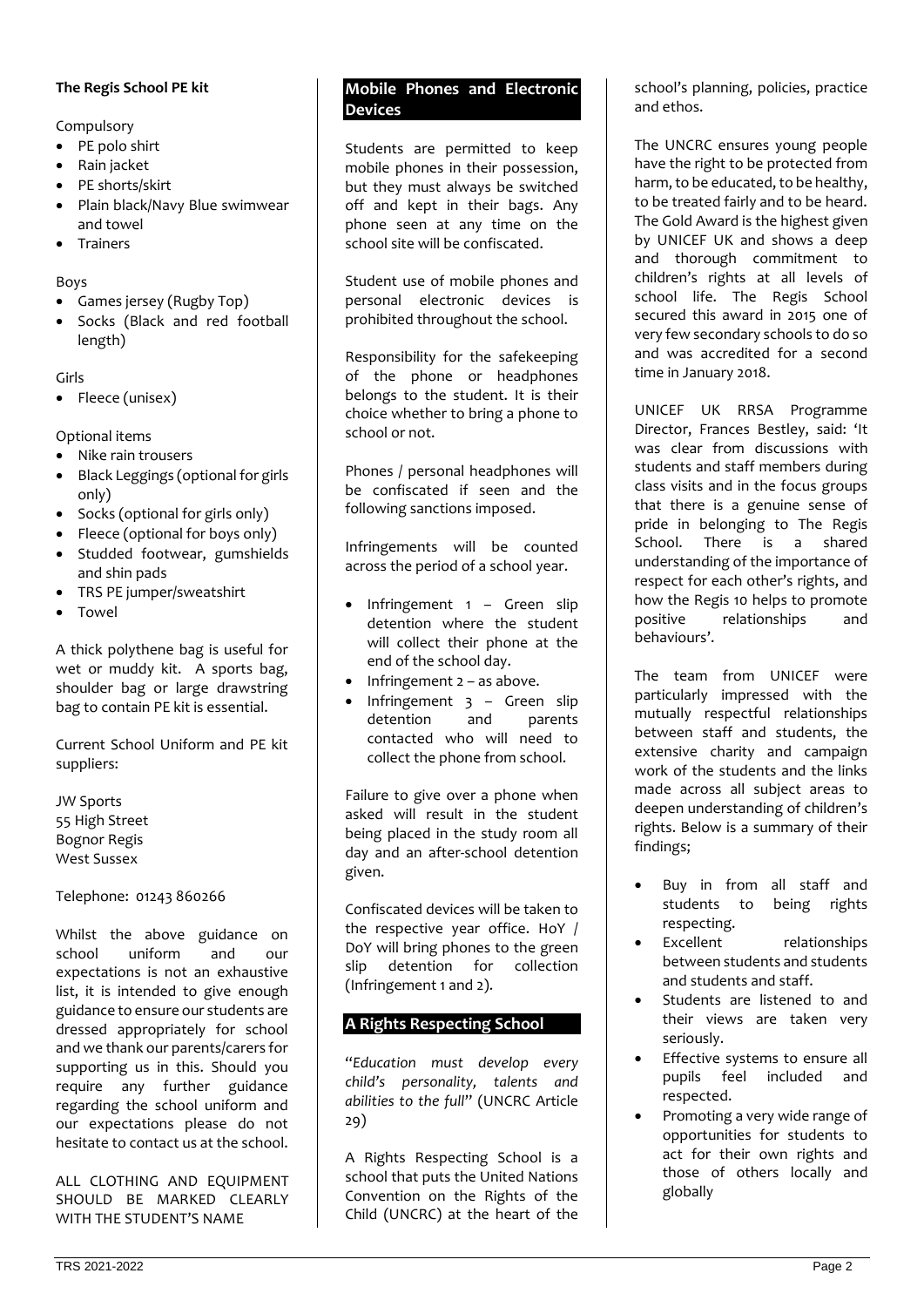The school regularly works with UNICEF on national and global projects and was chosen to be filmed for the Soccer Aid for UNICEF Playground Challenge.

Students who are interested in leading our Rights Respecting work can become Rights Respecting Ambassadors.

You can follow our Rights<br>Respecting Work on twitter Respecting Work @regisschoolrrs

## **Home/School Partnership**

Students are most successful when staff and a child's family work closely together with the mutual aim of maximum progress and enrichment through the seven years that each young person spends at TRS. The tutor will be your normal first point of contact throughout the year. Please do not hesitate to contact your child's tutor or the Head of Year if you have an issue or require information. Heads of Department are also available to answer any queries you may have within their curriculum areas. Staff emails are available on our website.

You will be expected to attend a number of parent meetings every year and will receive detailed<br>reports about vour child's reports about your achievements and attitude to learning. Staff will contact you if they have concerns about your child's performance in their subject, or to report excellent effort or achievement. We accept contact via phone, in person or via email with all staff emails available on our school website. We regularly send home information and letters via email, the students or in the post and copies of most of these letters can be viewed on the school website.

Parents are also encouraged to provide additional support for TRS by supporting a wide range of school activities. Many parents work at the school as either teachers or support staff and this

helps to strengthen the community spirit evident to all visitors.

## **The Tutor and Year System**

A secondary school is always much bigger than a primary school, but the tutor group system is designed to offer maximum support to new students through a horizontal<br>structure. This structure allows This structure allows targeted support of students in preparation for their exams and future career choices, as well as year specific themes.

Students spend time with their tutor every day. The tutors have been specially selected for the qualities they possess to help your child make a smooth transition to TRS. The school has a tradition of creating a warm and caring environment which nurtures all children. Leading the team of tutors will be a Director of Year and a Head of Year who coordinate a wide range of activities for the 300 students who make up the Year group – effectively a school within a school.

Subject staff regularly discuss a child's progress with him or her and provide each individual with action points to work on. Your child's progress will be regularly reviewed, and you will have the opportunity to talk to staff at parents' evenings. In this way, every child will be encouraged and helped to work to his or her potential. We aim to bring out the best in everyone.

## **Organisation of Groups**

The maximum number of students that can be admitted in any one Year group is 300, students are then organised in up to 10 teaching groups. Heads of Department arrange teaching classes in the most appropriate manner to support learning. Setting, single sex grouping and mixed ability teaching will all be used to meet the needs of different subjects and topics.

### **More Able and Talented**

At The Regis School, we expect the very best for, and from, our more able students. All students are stretched and challenged to ensure that they achieve their best possible academic outcomes; this is our ethos and it is reflected in the attitudes of many of our students. Our drive for academic excellence is supported by a range of high quality and inspirational extension opportunities which are chosen for our students to develop their analytical and critical thinking. We give young people the tools and confidence to develop their independence, going the 'extra mile' to achieve high quality academic outcomes.

We provide high quality opportunities for our more able students to be supported in their academic studies and through a stimulating enrichment programme. The allocation of a member of the senior leadership team to oversee the progress of this group has ensured that as a school, we are able to quickly identify and address the needs of our most able students – based on a clear understanding of what the students need. More able students can meet as a group for assemblies and the emphasis is placed on achieving academic excellence and being proud to be part of a group who will achieve outstanding GCSE and A level results.

Our enrichment programme for more able students is exciting and<br>engaging. Students have engaging. Students have opportunities to attend conferences and workshops to experience STEM (Engineering) based opportunities as part of our Memorable Moments programme. Students who are identified as being talented in a specific subject area are also given opportunities to extend subject knowledge and understanding beyond the curriculum, for example, by attending subject conferences at universities and engaging in accredited programmes such as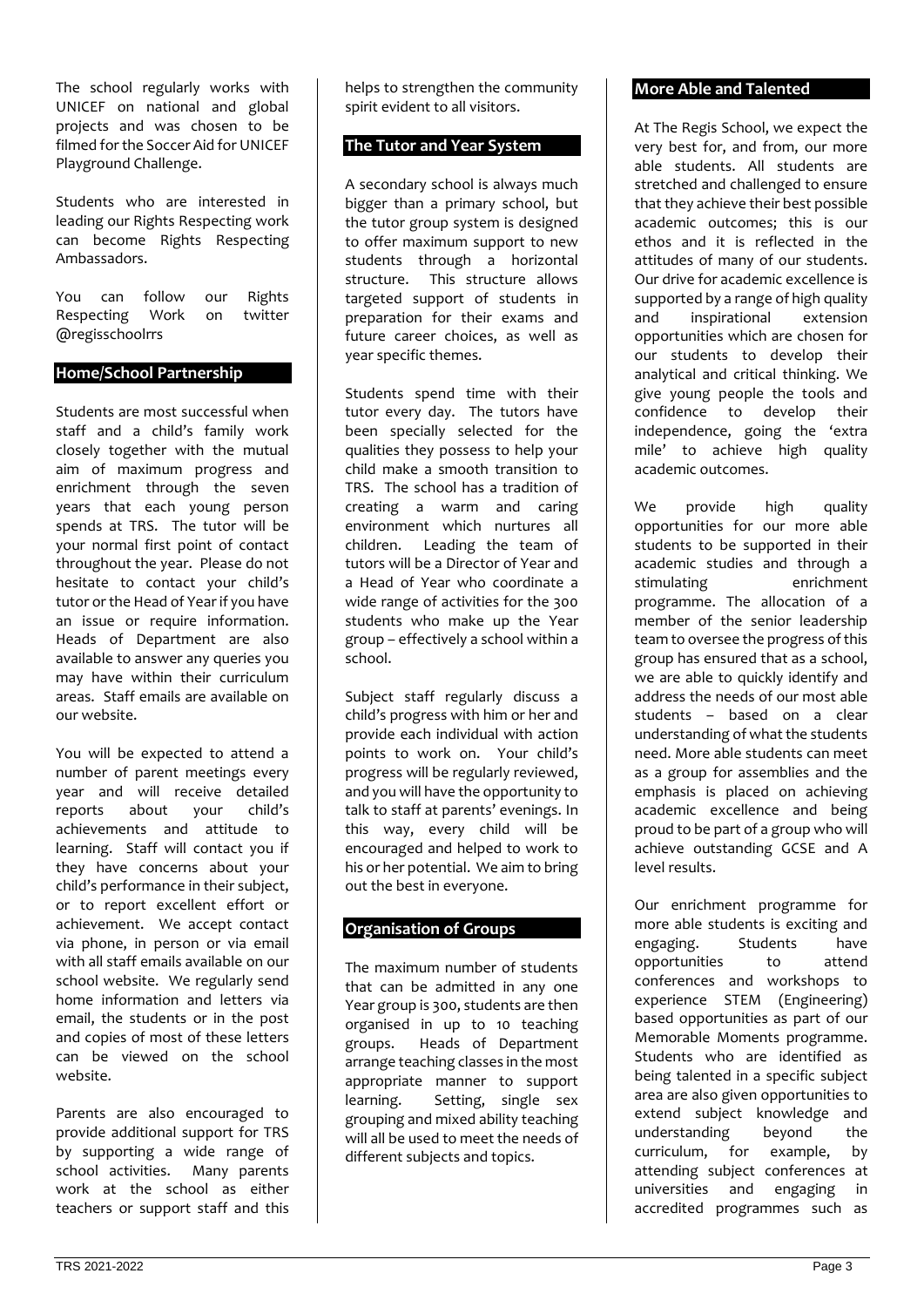Sports Leadership and Arts Award. We strive to broaden the minds of students and help them realise their potential, working with the Brilliant Club to inspire Key Stage 3 students, and help them understand the potential they have to study at university level in the future. We work closely with our most able students through Key Stage 4, offering specific mentoring opportunities and ensuring that there are strong links between home and school to best support students through exam periods.

We continue our support for our most able students in the Sixth Form, as students have the opportunity to complete the Extended Project Qualification, which requires research and writing at undergraduate standard. This helps to prepare students for degree standard academic study, as well as public speaking and presenting and thus supports applications to prestigious Russell group universities and opens many doors for successful higher education opportunities.

## **Homework and Independent Learning**

Homework plays an important role in supporting, extending, and enriching the learning our students do in school. Forming positive habits and routines around learning at home and developing the skills required to work independently are both essential if students are to achieve their full potential in their examinations.

At TRS we set homework as follows; In Years 7 and 8 homework in set in English, Maths and Science, and this will be mainly using a web-based platform. In Year 9 homework will be set in English, Maths, Science, History, Geography and French or Spanish. Other subjects in key stage 3 will set occasional homework as and when pupils are required to revise for an end of unit assessment.

In years 10, 11, 12 and 13 homework will be set in all subjects being studied.

All students are set homework and expected to complete it. Most parents find that homework is not a problem if a child acquires this habit right at the start of Year 7. The school offers an extra-curricular homework club in the Academic Hub to provide additional support if needed. This is accessed by a wide range of students for a variety of reasons.

Parents can access their son/daughter's homework by visiting the school website which contains a web link to the website where homework is recorded for all subjects.

## **Assemblies and Collective Worship**

Students and staff come from varied backgrounds with differing beliefs and approaches to religious practice. Assembling together is an important part of creating a sense of community and provides a time to reflect on issues within and beyond the school.

Assemblies are led by the Director of Year and Head of Year to ensure content focuses on both academia and wider character education. We aim to focus on values and themes which will stimulate moral, spiritual, and ethical reflection and develop a sense of communal responsibility.

The assembly programme is closely aligned to our personal, social, health and citizenship education (PSHCE) curriculum.

## **Medical Conditions, Sickness or Injury during the School Day**

The school has a number of qualified personnel, overseen by our Health Manager, who can administrate first aid in the event of an accident or emergency. A student who becomes ill and cannot continue in lessons but does not require first aid should only be collected after the school has made contact with a named adult.

Parents are asked not to send children to school if it is known that they are very unwell, with sickness for example.

It is important that we have an upto-date record of contact telephone numbers. Parents are asked to advise the school in writing of any changes.

Accidents that occur during the school day must be reported to the duty teacher. Skilled first aid is provided and any student, where appropriate, will be referred to hospital to which a parent should accompany their son/daughter.

It is the responsibility of the parent/carer to keep the school advised and up to date with any medical information relating to their child/ward.

Prescribed medication can be administered in school providing a Medication Authorisation Form has been completed and returned to<br>The Regis School Medical The Regis School Medical department.

All prescribed medicine must be presented in its original container clearly displaying the prescribed dosage and the name of the student.

## **Special Educational Needs and Disabilities SEND**

"Rights Respecting School principles also underpin the outstanding inclusion and support for all pupils' and students' wellbeing and happiness. Whatever their vulnerabilities, learning or health needs, the right care and practical help are put in place and make a difference." Ofsted October 2018

The inclusion of students and helping them to develop their full potential is a priority for all staff at The Regis School. Independence is crucial to a developing young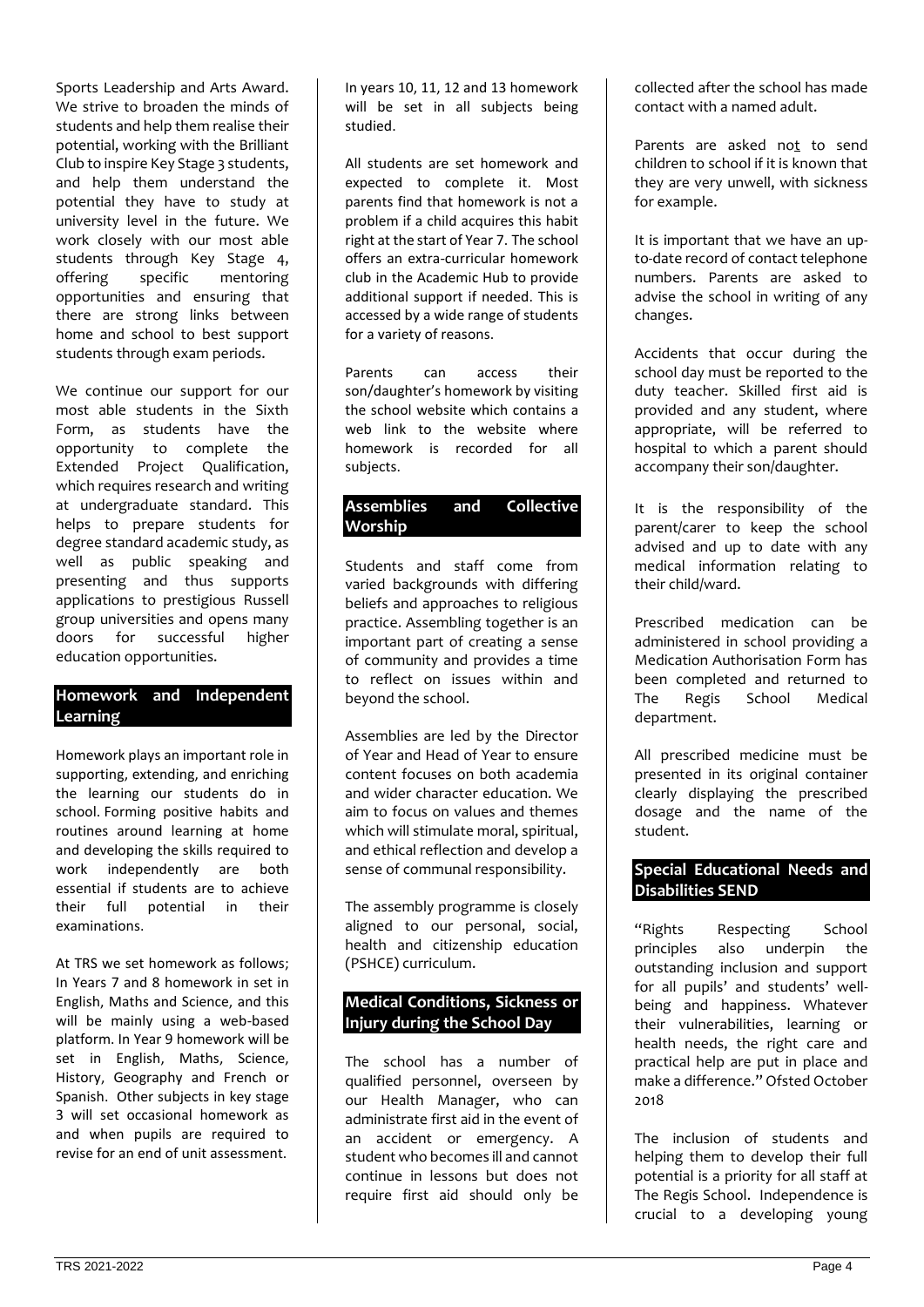person, we actively support and encourage students to develop their independent skills when learning. We are committed to meeting the diverse individual needs of all students by working closely with parents, promoting successful learning opportunities and working creatively to remove any barriers to learning through a graduated approach to support.

Further details can be found in the SEND Local Offer and Policy on the school website.

### **Child Protection**

The school has a legal duty to report any concerns regarding the safety and welfare of the students in its care. Where such concerns arise, the school will, through the designated member of staff responsible for child protection, inform the appropriate agencies. It is the duty of these agencies to investigate the circumstances and to take any necessary action. Any information received where a student is deemed to be at risk cannot be kept confidential and must be referred on.

### **Access for disabled Students**

The school is compliant with all requirements of the DDA. Hence there is total access to students, parents, staff and adult learners.

#### **Drugs Education Policy**

The Governing Body has approved a Drugs Education policy which outlines the school's stance on drugs in school, describes the programme of drugs education through the Personal, Social and Health Education syllabus, and sets out the school's response to a critical incident. A copy of the full policy is available to parents upon request

# **Charging Policy**

TRS has adopted the guidelines laid down by United Learning regarding a charges policy.

Charges to students may occur where an activity is undertaken by the school, e.g. a school trip, musical instrumental lessons, when the cost of such an activity cannot be met from school funds.

When an activity takes place wholly in school time, which is additional to normal provision, we write to parents to request a 'voluntary contribution' to enable the activity to take place.

## **Sex and Relationship Education Policy**

All students have a right to access a programme of sex education provided as part of the Personal, Social and Health Education syllabus. Our teaching aims to support the development of students and prepare them for adult life and the responsibilities of parenthood.

Information is provided to help students to develop an understanding of key issues such as sexual development and behaviour, contraception and STDs. The centrality of integrity and moral values are emphasised, and students are helped to recognise the negative consequences of sexual activity. A copy of the full policy is available to parents upon request.

### **Damage/Insurance**

Students are liable for the cost of non-accidental breakages in the school.

The School has no insurance for items lost or stolen, including bikes and phones. Parents are strongly advised to insure any such items under their household policy.

### **Complaints Procedure**

Parents/carers who have a complaint are encouraged to discuss the matter with the Head of Department, Tutor or Director/Head of Year in the first instance. There is an escalation

procedure from there through SLT up to the Principal. Any unresolved matters may be referred to the Local Governing Body. A full copy of our complaints policy is available on our website or from the school office.

## **Provisional Term Dates 2022-23**

#### **Autumn Term 2022**

Term commences on 1 September 2022 to Thursday 2 September 2021 to16 December 2022 *Half term is 24 to 28 October inclusive*

#### **Spring Term 2023**

Term commences on 3 January to 31 March 2023 *Half term is 13 to 27 February inclusive* 

### **Summer Term 2023**

Term commences on 17 April to 21 July 2023

*Half term is 29 May to 2 June inclusive* 

The above dates are recommended WSCC Term and Holiday dates for the standard school year. **These dates have not been approved by the Local Governing Body and may be subject to alteration.**

On specified days within the term dates, schools will be closed for students.

At such times members of staff will be required to undertake<br>professional development (indevelopment (inservice training) or other approved, educational activities.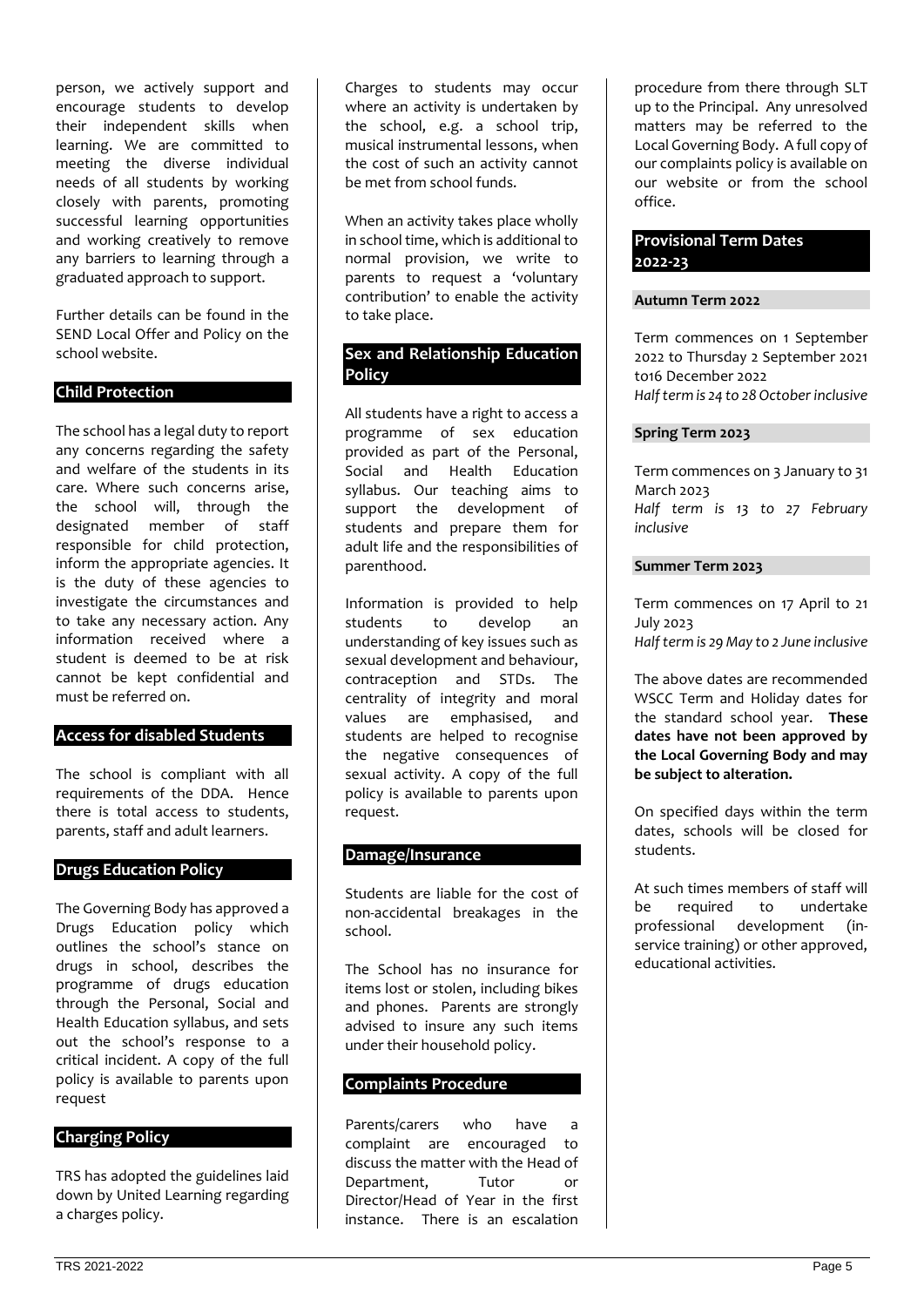## **SUBJECT INFORMATION**

### **English**

The English Department is located on the second floor where the spacious classrooms enable us to use new technology effectively in all lessons and to work in smaller groups using a dedicated intervention room.

In English, pupils in all year groups across Key Stages 3 and 4 are taught in ability sets to provide challenge, stretch and support. We believe in providing pupils with an engaging, varied, and enriching curriculum. We aim to give pupils a profound appreciation of the spoken and written word and equip them with the skills to express themselves confidently in a variety of situations, both in and outside of the classroom. Skills acquired in English have a positive influence on all other curriculum subjects and are vital in any walk of life.

### **Key Stage 3**

Throughout Key Stage 3, students are regularly assessed and their progress towards their targets is closely monitored. We have updated our schemes of work to support students to develop the skills-reading, writing, and speaking and listening to help them to become skilful and effective communicators in the world we live in. These skills then form the foundations for success in GCSE and A level examinations. We keep students and parents/carers informed of progress and attainment and provide intervention strategies where necessary. The English Department works closely with the Inclusion Department to provide specialized support for targeted groups of pupils.

Key stage 3 students will be set homework through an interactive programme called 'Bedrock.' This platform supports students with their reading and improves their

vocabulary. They will be expected to complete two lessons a week.

Across Key Stage 3, we place great emphasis on ensuring that students enjoy their lessons and undertake work that is relevant and meaningful to them in their own lives. We work closely with the school library and during the school year students will have regular opportunities to visit the library. Independent reading is an integral part of success in English. We ask that you support your child with their reading by ensuring that they regularly have time to read at home.

## **Key Stage 4**

In Years 10 and 11 almost all students will follow the AQA GCSE English Language and AQA GCSE English Literature courses which will lead to two GCSE awards. Both courses are assessed solely through examination: English Language consists of two exams, each of 1 hour and 45 minutes and the English Literature course is assessed through one exam of 1 hour and 45 minutes and one exam of 2 hours and 15 minutes. In addition to this, students will need to prepare and present a spoken presentation on a topic of their choice. Throughout the two years of this Key Stage, students study a variety of literary and non-fiction texts and develop their own reading, writing and speaking skills.

Students in Years 10 and 11 build on their learning in Key Stage 3. In Year 10, students will use an interactive programme called 'Bedrock.' This platform supports students with their reading and improves their vocabulary. The programme supports progression throughout Year 10. Students should complete two lessons of Bedrock per week.

In Year 11 students will be provided with targeted and meaningful revision to support their final exams. This preparation begins early to ensure that students feel prepared for the GCSE exams.

### **Key Stage 5**

In the Sixth Form, we offer an A Level in English Literature. As part of the A Level, we look at a broad range of texts across the literary canon. We explore many of Shakespeare's plays across key stage 3 and key stage 4 and end this tradition with a closer look at King Lear as our A Level Shakespeare texts. We explore Romanticism as well as modern poems and consider the impact of Mary Shelley's work on the world. Our Ks5 curriculum is inclusive and broad to ensure we cover as many key moments in literary history as possible. Our aim is to fully equip students to study English and other subjects at university and into their further education. Our aim is to encourage pupils to read widely and develop a lifelong love of English and reading. To provide students with a variety of learning experiences, theatre trips and visits are organised as and when opportunities occur, and we can conduct these trips safely and securely.

## **Mathematics**

The Maths department is full of enthusiastic teachers, many of whom have degrees in mathematics and all of whom have incredibly high aspirations for all their students.

Our main priority is to develop students' fluency across the broad range of topics and skills in the maths curriculum. Every lesson starts with a 'starter grid' which consists of 6 questions to assess and improve students' ability in prerequisite, current, and previously taught skills. Our scheme of work ensures that students revisit topics at increasing levels of complexity each year. The spaced retrieval practice of our starters prepares students with a firm grasp of each topic before they deepen and extend their knowledge and understanding.

New skills are carefully modelled with a scaffolded approach to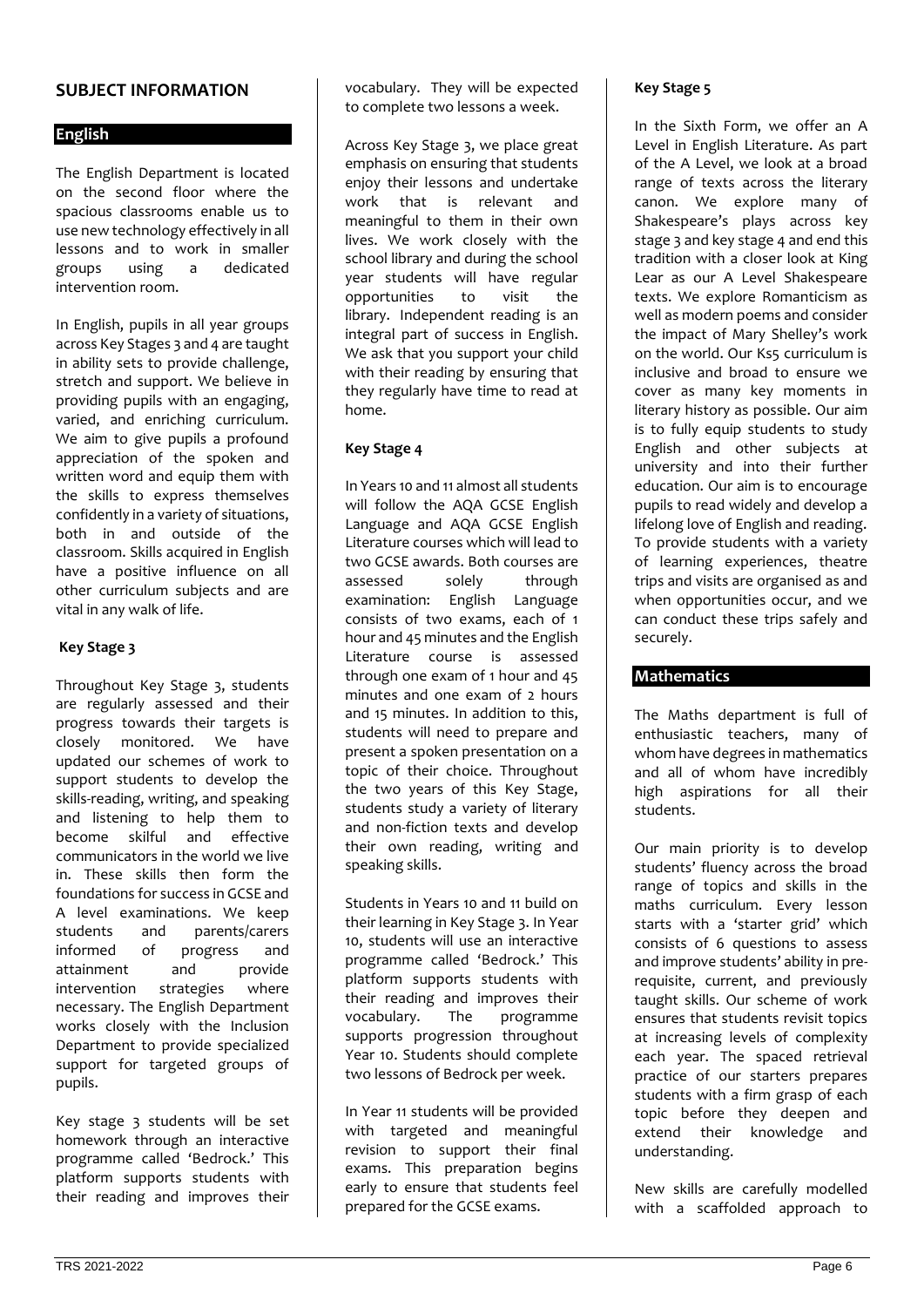provide students with the opportunity to understand each component of a topic before needing to pull the whole process together or combine these skills with other topics. We also assess students at the end of each topic so that they can demonstrate their progress and attainment, as well as allowing us to identify the right skills to develop in their starter grids.

Each year we have had an increasing number of students achieving the highest possible grades at GCSE and staying on with us to take A level maths. We are also one a smaller number of schools to provide A level Further Maths, and we consistently achieve outstanding results in both qualifications.

### **Extra-Curricular Activities**

We successfully run the national Maths Challenge programme annually at Junior, Intermediate and Senior levels and consistently have students progressing to more advanced phases of the programme.

Our maths teachers run regular revision sessions after school across both Key Stage 4 and Key Stage 5 throughout the year. They also run homework clubs after school to ensure that all students can access the support they need to complete their homework to the required standard.

### **Homework**

Students at The Regis School are set approximately 1 hour of 'Compulsory' homework per week. Year 7, 8 and 9 students use an online learning platform called Sparx which provides each student with a personalised learning experience that is both challenging and achievable. Students also have access to 'Exp Boost' and 'Target' homework each week, which gives students additional practice on topics that they have previously found challenging while working on the platform. Our year 7 cohort from last year are our first year group to use Sparx – they have consistently ranked in the top 10 nationally for 'Compulsory' homework completion rates and have ranked 1<sup>st</sup> for completing their 'Target' homework.

In years 10 and 11 students will be set homework on HegartyMaths. The Regis School students, as of June 2021, are  $4<sup>th</sup>$  in United Learning and 12<sup>th</sup> nationally for the number of tasks completed well. This year we have consistently had many students, typically 10, appearing on the leader board for the top 20 students across United Learning academies. These students have completed additional independent work to embed newly taught topics or fill gaps in their learning, which we actively encourage all our students to do.

The commitment and dedication of The Regis School students to complete their weekly maths homework develops their ability to work independently, supports their learning and understanding and directly impacts on their progress. The determination and resilience of our students has been a key factor in seeing a year-on-year improvement in GCSE results.

# **Science**

The Science Department at The Regis School believes very strongly that science should stimulate and excite pupils' curiosity about phenomena in the world around them. It should also satisfy this curiosity with embedded knowledge that has the flexibility to be applied in multiple contexts.

Because Science links direct practical experience with ideas, it can engage on many levels. The scientific method is about developing and evaluating explanations through experimental evidence and modelling. This is a spur to creative thought. Through Science, pupils understand how ideas contribute to technological change – impacting business, industry, medicine and improving the quality of life. Pupils recognise the cultural significance of science and trace its worldwide development. They learn to question and discuss science-based issues that may affect their own lives, the direction of society and the future of the world. We are lucky enough to have state of the art laboratories to support our students journey towards scientific excellence.

The Key Stage 3 Science curriculum is based on the updated National Curriculum. Units of subject material are taught and then assessed using a mastery approach. The mastery curriculum aims to ensure students are strong in key foundation ideas before moving onto ones that are more complex. By rigorously tracking these ideas, teachers over time can effectively ensure that no student moves onto the next stage of their science education without the building blocks needed to be successful from the previous year. It is intended that the work carried out in Years 7, 8 and 9 will compliment and build on all the excellent science work carried out in Key Stage 2. Furthermore, it will also prepare students well for the demands of GCSE.

In Year 7 and Year 8 students will study six units each year. In Year 9 students will study seven units. These topics will have either a Biology, Chemistry or Physics theme. All the units place an important emphasis on developing specific practical skills as well as developing a student's knowledge and understanding. The United Learning mastery curriculum is a cross-chain assessment framework, which tracks and supports students to ensure they have achieved all the appropriate understanding for 'age related expectations'. By focusing on the threshold concepts, we hope to ensure steady progression through Key Stage 3 and a solid foundation for GCSE. We use twice yearly assessments to identify a student's attainment in science.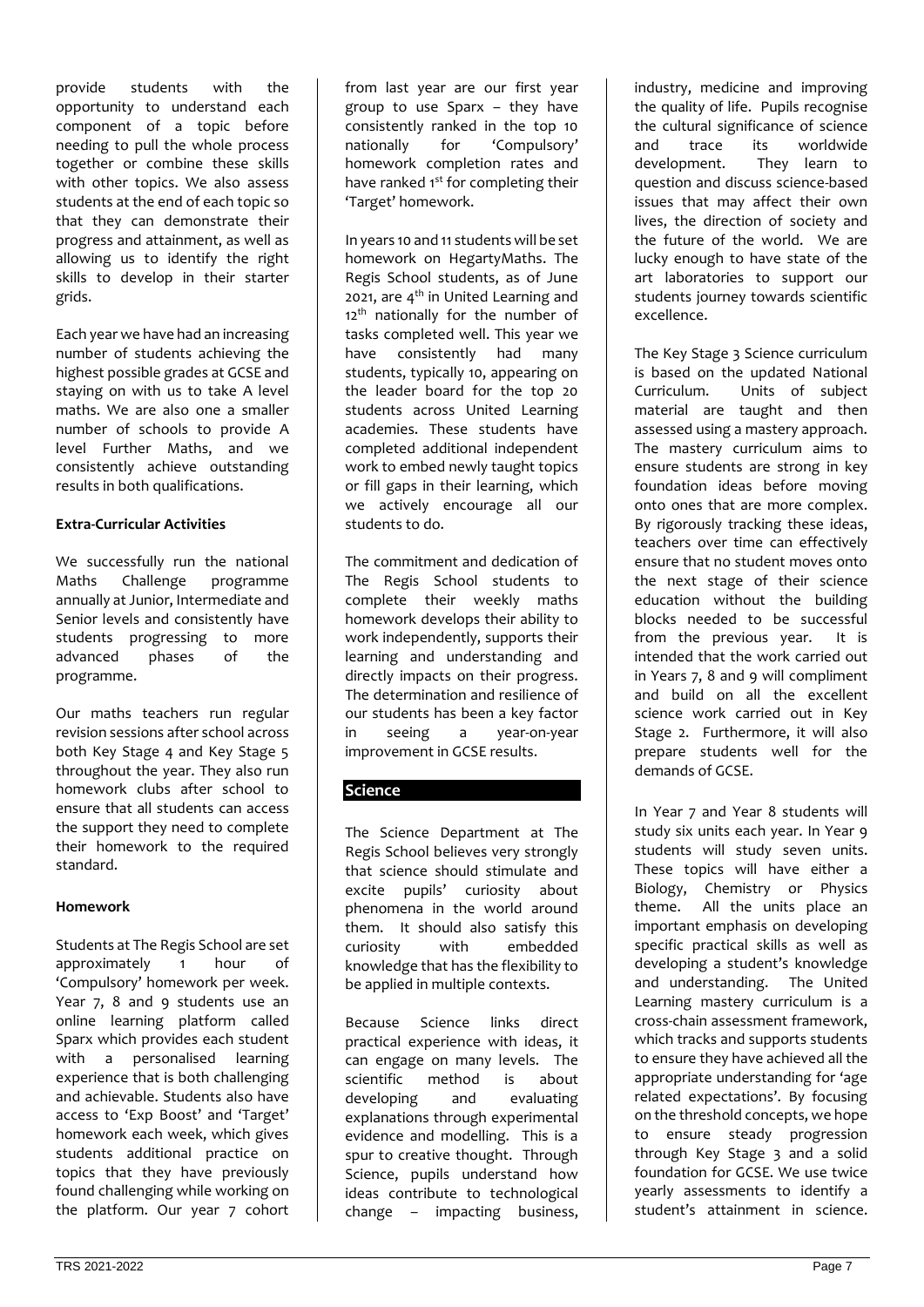These tests assess an aggregation of all the curriculum taught so far. This enables us to encourage the regular review of material and ensure we know what students have secured in their long-term memory.

Students in Year 10 will be following the AQA syllabus. We will be offering a Combined (trilogy) route for the majority of the cohort with an optional triple course of the separate sciences. In Year 11 students will complete these linear courses. For those students who wish to pursue their studies of Science into the Sixth Form, we offer A level courses in Biology, Chemistry and Physics. We also now offer a BTEC Level 3 in Applied Sciences as an A-level equivalent course. These courses will allow you to develop your understanding of the scientific world to a much greater degree. They will also prepare you for a wide range of higher education courses or employment opportunities.

The Science department is committed to developing students as resilient and reflective leaners. We support students through regular self-reflection and teach the strategies needed for them to improve on their weaknesses. We are passionate about the applications of cognitive science to education and as such we will model the most effective learning strategies to all students to ensure they understand how best to learn and revise.

There are plenty of things going on after school in the Science Department to help you with your studies. In Year 7 and 8 there is a Science (STEM) Club, where you can explore the wider aspects of Science and its applications. We have recently taken part in CREST award projects and our recent science fair winners have been able to enter national competitions. The main activity in KS4 is on-going targeted interventions based on assessment data. This way students can have areas of weakness

addressed throughout the year instead of waiting until the revision period.

Science lessons at The Regis School are fun and exciting and we are sure that you will think the same too. We look forward to discovering the next great scientists of our time!

# **Art**

Art and Photography are thriving subjects in our school; our state-ofthe-art facilities encourage students to explore creative ways of working with a wide range of media and software. In Key Stage 3 we are central to the core value of creativity. We strongly believe in giving students the chance to explore and enjoy a whole range of techniques using both traditional and new media. Content is underpinned with a critical and cultural understanding to encourage a life- time appreciation of Art in our local area and the world around us, both past and present. Working individually and in groups we aim to provide a broad curriculum then ensures students work in a wide variety of ways, encouraging them to become individual and confident in their approach and for them to have their own ideas.

Art and Photography are popular options at Key Stage 4. Your child may choose to work in a range of artistic styles and in the photography option we teach both dark room practice as well as digital processes. At GCSE level in both Art and Photography students take even more responsibility for their learning and embrace the opportunity of expressing their ideas through many different approaches.

Display is important and integral to the department, inspiring students to aim high and see many different ideas and ways of working. Students enjoy seeing the excellent standard of art and photography both within the department and around the school.

Sixth Form Art and Photography students are encouraged to work in the art areas throughout the day, meaning that students see work that is ambitious and inspiring, as well as the creative process. Emphasis is on personal development at A Level and therefore a wide variety of content and skill is seen.

We value the importance of seeing Art for real and trips are organised, as well as inviting practising artists in to work with pupils as and when opportunities arise. We welcome every pupil who wants to utilise the art and photography facilities at breaks and every day after school and specific sessions for both KS3 and KS4 are run by teachers each week.

## **Business Studies**

Business Studies is introduced as an option at Key Stage 4. The courses offered, combine favourably with many other subjects and make a significant contribution to helping students in their chosen career pathways. The course offered is the BTEC Tech Enterprise where currently, the students do 3 components that cover wideranging topics from the requirements needed to start your own business to successfully running your own business as well as looking at how businesses cope with the changes to external environment. As it is a vocational course the subject is topical, and we use everyday examples to help the students understand the world of commerce.

There is a natural progression into post 16 education with an opportunity for accelerated learning.

Business Studies in the Sixth Form is an area of strength at The Regis School. Students have the opportunity to study A' Level Business Studies which build on the knowledge gained at GCSE. Although the course is also designed for students who have not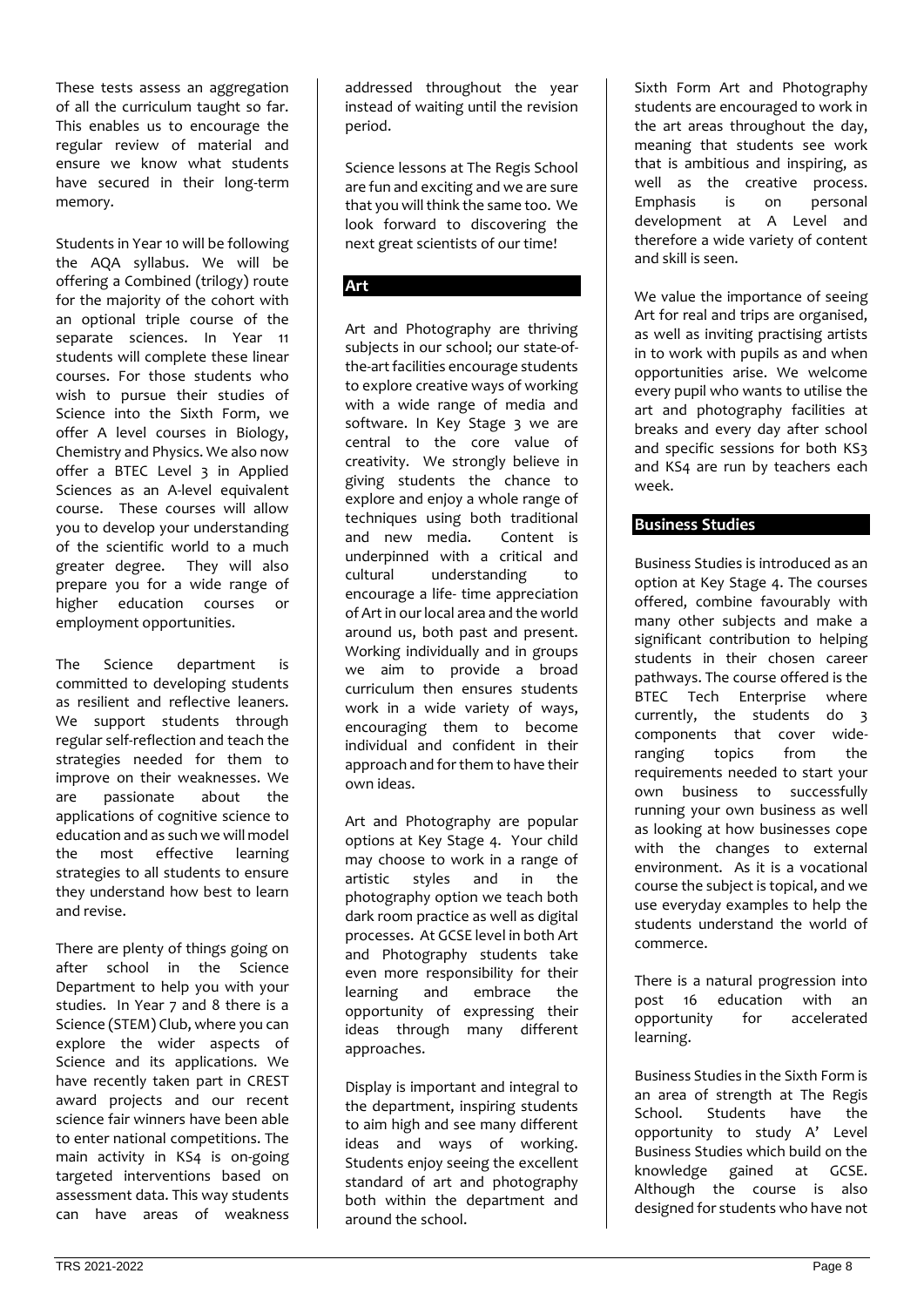studied Business Studies prior to the Sixth Form. The mechanics of Human Resources, Marketing, Operations Management and Finance feature heavily in this subject. This knowledge is then developed into giving the students the tolls to be able to make decisions regarding the whole company and not just individual functions.

### **Computer Science**

Computer Science at The Regis School equips pupils for a life in a digital age, it enables pupils to understand and change the world through logical thinking and creativity, and involves making links with mathematics, science, and design and technology. The core of computing is computer science, in which pupils are taught the principles of information and computation, and how digital systems work. Computing equips pupils to use information technology to create programs, systems and a range of interactive digital media. It also ensures that pupils become digitally literate – able to use, and express themselves and develop their ideas through, information and communication technology – at a level suitable for the future workplace and as active participants in a digital world.

Computer Science at The Regis School aims to ensure that all pupils are able to:

- understand and apply the fundamental principles and concepts of computing
- analyse **problems** in computational terms, and have repeated practical experience of writing computer programs
- become responsible, competent, confident and creative users of information and communication technology
- use basic office software to complete a work-based activity.

At Key Stage 4 we have two options available to students

#### **GCSE in Computer Science**

Computing is a course that looks at the basic underling concepts that helps our computers run today. How do they work? How do they communicate?

Students will be able to work with the equipment and look at all aspects from how the hardware operates to programming applications.

Students who complete this course will be well suited to go on to engineering, computing or science related courses at a higher level.

### **BTEC Technical Award in Digital Information Technology**

The BTEC gives learners the opportunity to develop sectorspecific knowledge and skills in a practical learning environment, development of key skills that prove their aptitude in digital information technology, such as project planning, designing and creating user interfaces, creating dashboards to present and interpret data

Students will learn processes that underpin effective ways of working, such as project planning, the iterative design process, cyber security, virtual teams, legal and ethical codes of conduct.

They will develop knowledge that underpins effective use of skills, process and attitudes in the sector, such as how different user interfaces meet user needs, how organisations collect and use data to make decisions, virtual workplaces, cyber security and legal and ethical issues.

Students who complete this course will be well suited to go on to study of a vocational qualification at Level 3, such as a BTEC National in IT, which prepares learners to enter employment or apprenticeships, or to move on to higher education by studying a degree in the digital sector.

#### **Creative Technologies**

Technology is part of the core curriculum at Key Stage 3. In Years 7, 8 and 9 our students experience an introduction into 3 materials areas engaging in a variety of workshop and kitchen experiences.

### **In Year 7**

Food Preparation and Nutrition: Students learn the principles of health and safety in relation to food preparation. They revisit the Eatwell Guide and consider the importance of healthy eating. They explore<br>nutritional and functional nutritional properties of food, food choice and provenance and sustainability issues. They research, develop, make and evaluate design ideas to a range of design briefs.

Textiles: Students begin Year 7 learning in Textiles by exploring methods of applying colour to fabric. They will use the sewing machine for both decorative and functional purposes. They will learn how to use inspirational imagery to create and decorate a soft sculpture.

Product Design: Students will learn basic electronics and gain experience in using hand tools and some machines to build a Microbot. They will be introduced to a range of different tools and techniques in a workshop environment to produce a working remote-control robot that they can compete against other students in a mini game of football. Students will be able to work on a design and make environmental project at home.

#### **In Year 8**

Food Preparation and Nutrition: Students will plan, cook and prepare a range of predominately savoury dishes from British and international cuisine. They will study factors affecting food choice and research food provenance, looking at environmental impact and sustainability issues surrounding food. They will evaluate the benefits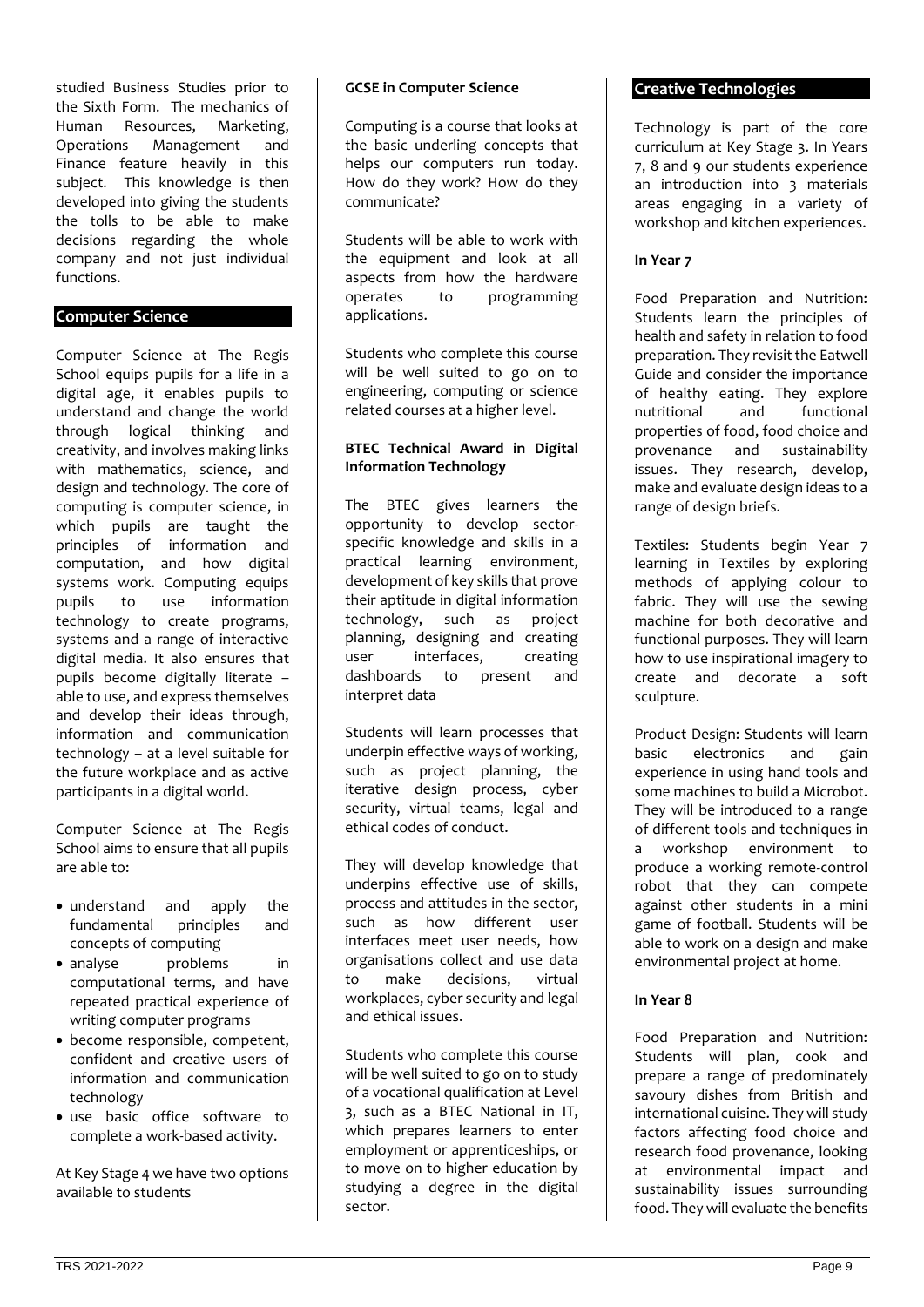of a balanced diet and understanding the link between diet and well-being. They will design and develop a selection of staple foods from around the World such as bread, rice and pasta.

Textiles: Students will develop skills learnt in Year 7 by developing machine skills and learning to manipulate fabric in more textural ways. They will take inspiration from an art movement to design a pillow that meets the needs and interests of a specific client that they will identify.

Product Design: 3D drawing skills will be introduced and developed to allow students to communicate design ideas more effectively. Students will develop the practical skills introduced in Year 7 to design and make a phone holder from timber and acrylic using our laser cutter. Students will be introduced to the world of professional 3D design and experiment with 3D printing.

### **In Year 9**

Food Preparation and Nutrition: Students will explore technical skills in baking, with a focus on sweet products and work towards developing a 'show stopping' presentation of their culminated skills.

Textiles: Students will learn professional standards of construction and finishing and apply these techniques by producing a container or bag. Students will be able to make more individual decisions about decorative themes and methods of production using year 7 and 8 knowledge to help them.

Product Design: Students will develop drawing, design and making skills with a variety of materials and projects, including jewellery making, and continue to practise using computer aided design software to further challenge and inspire their ideas.

We run many after school clubs for all year groups. There are Master Classes for students from Year 7 onwards for all students to develop their skills and vocational interests and gain a wider experience in all areas of the Creative Technologies. Regional and national competitions include the 'Young Chef of the Year Rotary Competition' and 'Greenpower F24'. We run a STEM club for Y7 to give students a wide range of experiences and skills in technology.

In KS4 we offer a suite of qualifications to build on the skills and interests nurtured during KS3:

- GCSE Food Preparation and Nutrition
- GCSE D&T: Textiles
- GCSE D&T: Product Design

The **Food Preparation and Nutrition GCSE** is an exciting and creative course which focuses on practical cooking skills and will ensure students develop greater understanding of nutrition, food provenance and the working characteristics of food materials. Students will also learn about British and international culinary traditions, food security and food safety. At the heart of the qualification is a focus on developing practical cookery skills and a strong understanding of nutrition.

### The **GCSE in Design and Technology**

is an opportunity for students to demonstrate their innovation by designing and making new products whilst learning through practical experimentation; this is central to students enjoying and becoming successful in the Textiles and Product Design courses. Core course theory considers materials and techniques from a broad range of design and technology materials areas, and there is also specialised knowledge learnt in the history, current uses and new technologies of specialist textile and resistant materials and techniques.

Year 10 will encourage students to apply skills more independently in their own design challenges. Understanding the role of the designer in improving the world around us is an important element of this course. The context for a Non-Examined Assessment will be set by the exam board during the summer term of Year 10 and the completion of this will be the focus of the early part of Year 11. Students will be able to guide their work to areas that interest them and could create products with any number of potential uses.

There are two dedicated textiles workshops and product design studios with two dedicated computer areas. We have the facilities to make quality products through computer aided manufacture as they do in industry, including laser cutting, transfer printing and high-quality computer aided embroidery. All these facilities, and more, allow students to explore what is available in industry and helps them make some very high quality, professional products.

The work of all students, and especially final examination creations from Years 11 and 13, is celebrated as part of our Fashion Show and Technology Showcase.

In KS5 students can study:

- A-Level Design and Technology: Fashion and Textiles
- A-Level Design and Technology: Product Design

Many of our Sixth Formers go on to university to study Fashion and Textiles design and business courses as well as Product Design courses with options for car design and computer game design at universities such as Herriot Watt, De Montfort, Portsmouth, Epsom and Swansea. Students are also well prepared for engineering and textile apprenticeships at local companies such as Rolls Royce and Dometic.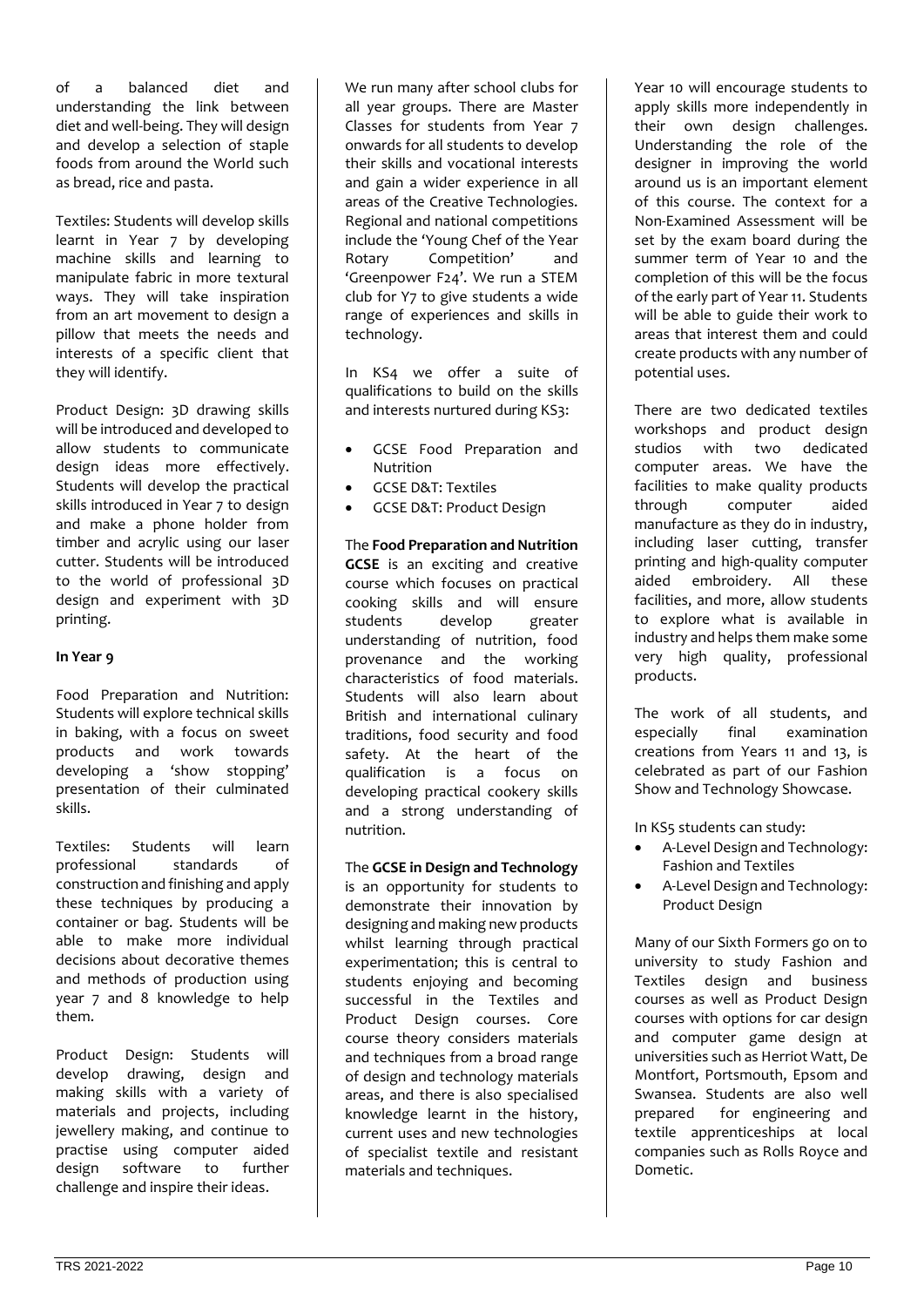### **Criminology**

### **KS5 – WJEC**

This is a new and exciting subject that delves into the complex and multi-layered world of crime. Criminology has elements of psychology, law and sociology and complements studies in humanities. The course covers all aspects of crime, from what kind of people commit crimes to punishments and prisons. Students will analyse the different types of crime, consider revolutionary criminological theories and study the process of criminal justice from crime scene to court room through a range of case studies.

## **English as an Additional Language**

The Regis School prides itself on a very welcoming approach to the EAL (English as an Additional Language) students. Since approximately 19% of our students use English as an additional language, it is crucial for the school community that the language acquisition is encouraged and promoted across the curriculum.

TRS utilises a significant number of strategies to foster English acquisition and to make sure the linguistic development follows its natural patterns.

We have put robust systems in place to make sure that our EAL community's needs are met. Our EAL students' achievement and progress are monitored on a regular basis, and additional provision and support are available where necessary. Students for whom English is an additional language can rely on experienced staff<br>members to provide members to comprehensive and curriculumrelated linguistic support.

### **Geography**

Geography is the study of place and the relationship between people<br>and their environment. In environment. In

Geography students study the physical features of the earth such as rivers and plate tectonics as well as the human features for example the built environment and population. Geography plays a central role in all our lives on a daily basis and it is vital to learn and understand how our world operates and our place in this system.

## **KS3**

Geography in Key Stage 3 is taught through a range of modules where students will develop key knowledge of people, place and the environment. In addition, each module will cover a range of basic geographical skills such as map reading, interpreting graphs and evaluation.

### **KS4 Geography – Edexcel Geography B**

In GCSE Geography students further develop their geographical knowledge of place and their geographical enquiry skills. The course has 3 key themes of global geographical issues, UK geographical issues and people and environmental issues. Students will learn to apply their knowledge from the classroom to their lives outside of school and have the opportunity to carry out research.

### **KS5 Geography – Edexcel**

In the Sixth Form, Geography has been a popular and successful subject, with many students going on to higher education. Geography (and its related subjects like Geology and Environmental Science) opens a variety of career opportunities in industry, commerce, local and central government and education.

Fieldwork is compulsory as part of the course and the students will investigate both physical and human geography over 4 days which will provide an introduction to the nature and process of a highquality geographical enquiry

#### **Health and Social Care**

Health and Social Care is introduced as an option at Key Stage 4. It is concerned with the health and wellbeing of all individuals at all ages. The courses offered combine favourably with all other subjects and make a significant contribution to helping students in chosen career pathways. We currently run the BTEC Level 2 in KS4

BTEC is a vocational option, suitable for students wishing to follow a work-related learning qualification suitable for a range of industry sectors.

There is a natural progression into post 16 education with an opportunity for accelerated learning.

At Sixth Form level Health and Social Care is also offered as a Level 3 triple BTEC Diploma and is a real strength in the school. Results are consistently high with students consistently outperforming their target grades. Students who have studied this have gone on to have successful careers in the Health and Social Care industry as well as the Nursing and Child Care industries.

### **History**

## **KS3**

At Key Stage 3 students study a broad range of historical events and develop a variety of historical skills. During your time in history you will study history in mixed ability groups with 3 lessons per fortnight. Students study the history of Britain and the wider world from 1066 and cover topics such as the Reformation, an evaluation of the British Empire, the abolition of slavery and World War II. Students are assessed against skills linked to progression to GCSE.

We aim to offer a range of learning experiences for students of all abilities, and use resources suited to all ability levels. Children work to develop skills as independent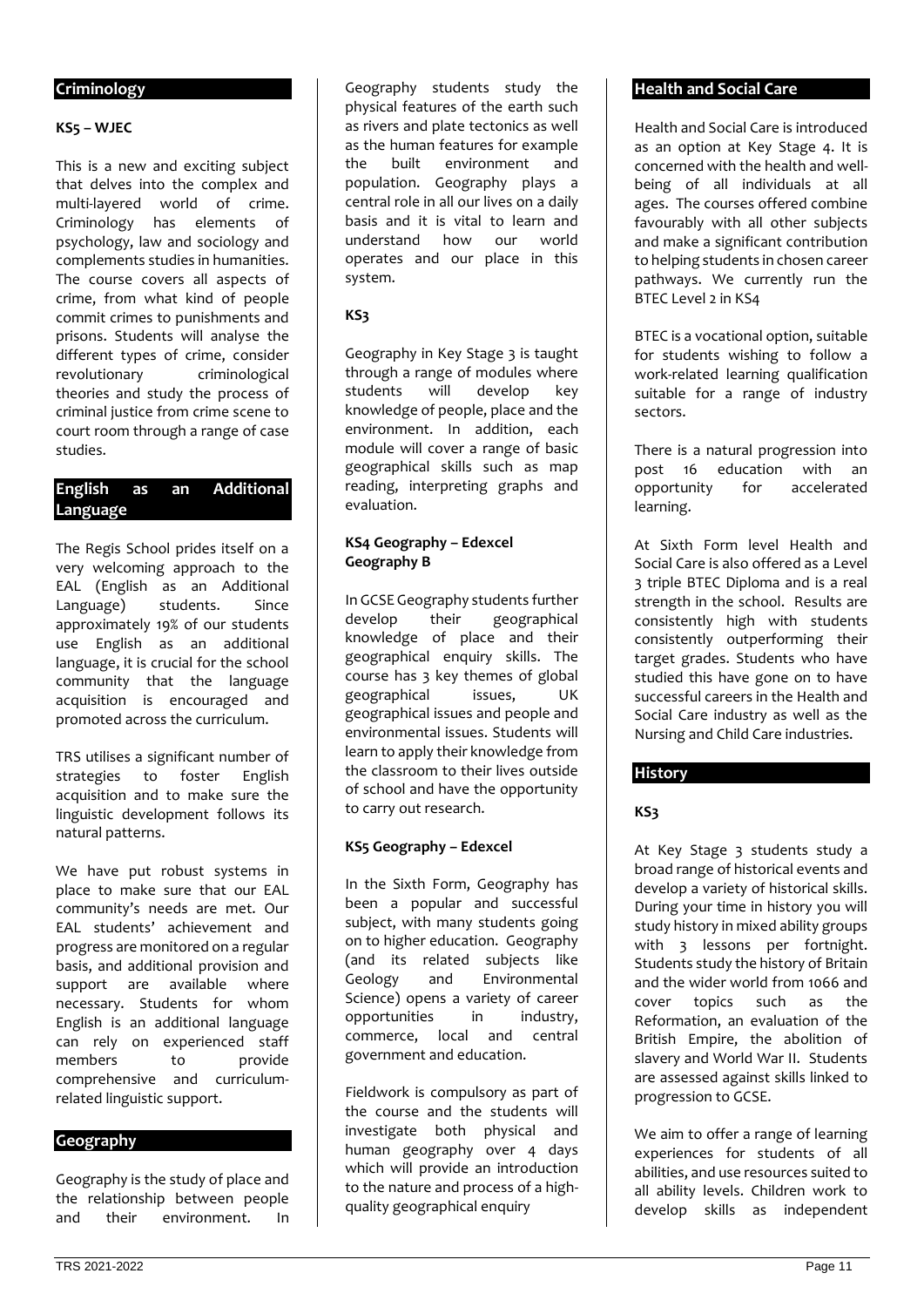learners by answering a range of enquiry questions.

## **KS4 – Edexcel**

In GCSE History students will study 4 modules: Nazi Germany, History of Medicine, the Cold War and Elizabethan England. These are all assessed through examinations at the end of the course.

## **KS5 – OCR**

In the Sixth Form History is a very popular subject. Student's knowledge is extended by learning about new periods in history such as the French Revolution and Napoleon, Britain 1930-97, Civil Rights in America and through an independent study. Students are pushed to think critically about evidence and to develop their own opinions about historical controversies.

## **Modern Foreign Languages**

Bonjour! Guten Tag! Hola! Ciao! Do your future plans include travelling the world, making new friends and having unforgettable experiences? Studying a language creates opportunities and, in an everchanging workplace, being able to communicate in another language is a highly desirable skill.

In Key Stage 3, pupils study either French or Spanish. Lessons focus on developing pupils' reading, writing, speaking and listening abilities as well as building vocabulary knowledge. There is also an emphasis on celebrating the differences in culture between the countries and in Year 9, pupils learn about festivals and traditions around the world

Focussing on one language at Key Stage 3 gives pupils the skills and knowledge to be able to continue to GCSE level in Key Stage 4. There is also the opportunity for pupils to study this language at A' level in the Sixth Form.

## **Music**

In Music, the emphasis is on developing students' creativity as well as their understanding and enjoyment of music. Students learn a wide range of basic music skills throughout key stage 3. Pupils compose and perform their own choice of music as well as learning about the importance of music in society and different cultures. Our music rooms are extensively equipped with a vast range of music technology. Additionally, we have a recording studio and rehearsal spaces for small groups and bands. We encourage pupils to make full use of these facilities after school.

Sixth Form students take the BTEC Music Performing course; this is the National Extended Certificate in Music, which is equal to 1 A level pass. Part of the course requires students to give public performances in their own choice of musical style. Composition and technology work are also part of the course and students use our highquality digital recording facilities.

There are a wide variety of extracurricular clubs available to students which provide opportunities to develop and extend instrumental and vocal skills. Students are encouraged to join the choir and there are also opportunities for each year group to become part of 'The Regis Rock School'. The 'West Sussex Music Service' and 'Inclusive Music and Movement' provide a wide range of<br>lessons on instruments. so instruments, so pupils are able to continue any tuition they started in junior school, or to start lessons at any time.

We encourage pupils who are studying Music in Years 10-13 to take up lessons to support them with their Level 2 BTEC Award Music course at Key Stage 4. Various instrumental groups rehearse each week after school together, with additional sessions for BTEC students.

Musicians take part in concerts, shows and main events throughout the year, including Awards Evening, 'The Big Sing', 'Musicality', and charity<br>
performances The performances. The Music department is also heavily involved in the school's annual large-scale musical production and we provide a range of opportunities for pupils to watch and participate in public performances.

## **PE**

At The Regis School we are blessed with a large variety of facilities which allow for a broad range of activities and sports to be taught. You will have the chance to continue to access familiar activities such as netball, football, swimming, cricket, rugby and rounders and try new activities such as trampolining, climbing, handball and softball. In addition, you will have the opportunity to develop leadership skills through programmes and qualifications that run throughout all key stages at the school. For those who wish to apply to be a sports leader, opportunities will arise to work with students in younger year groups and from local primary schools.

At Key Stage 4 students can opt to study a BTEC Level 2 in Sport (Equivalent to one GCSE) which enables students to work both practically and in a theory setting. It also provides the baseline knowledge required to study sport and PE at key stage 5.

In the sixth form we offer a range of Level 3 BTEC courses which enable our students to study degree courses as some of the best universities in the country. Currently we offer the Extended Diploma in Sport (equivalent to three A-Levels), the Diploma in Sport (equivalent to two A Levels) and the Extended Certificate in Sport and Exercise Science (equivalent to 1 A Level). In addition to this through the sixth form provision there will be the opportunity to continue the Sports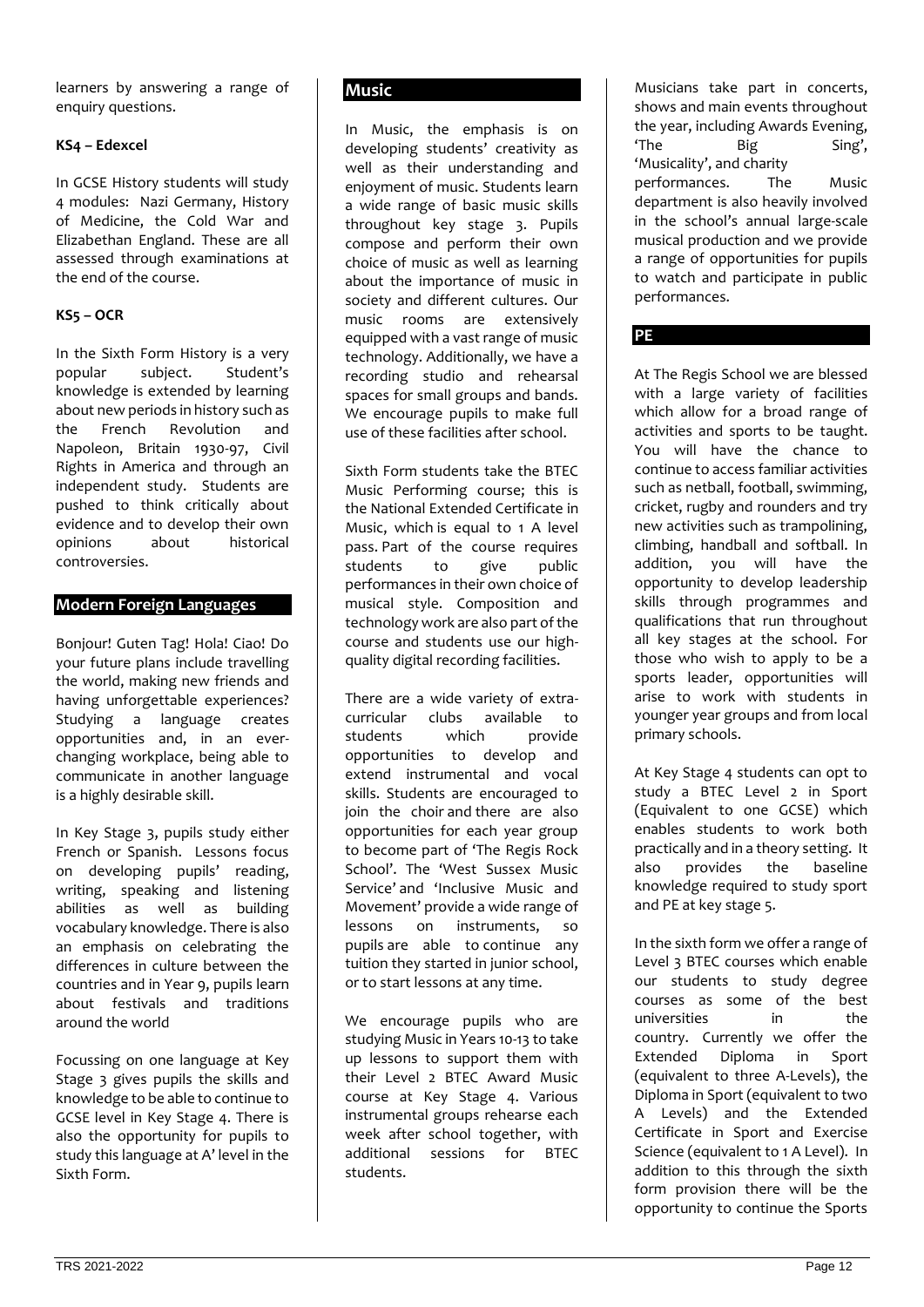Leadership qualification as well as other enrichment activities. One highlight of the week is the staff vs sixth form sport on a Friday.

The outstanding facilities at the school are enjoyed by all our pupils, including significant use of the Arena Sports Centre facilities and the Gym. Whole school events such as the Winter, Summer and Paralympic Sports Days are accessible to all students and give the opportunity to experience a variety of different roles such as participant, coach, leader or official.

You will have access to a varied and exciting programme of extracurricular activities taking place on 4 out of 5 week days. We have specialist teachers and coaches who run these activities to a high standard as well as opportunities to try sports that you may never have taken part in. We encourage each of you to take part in at least one activity a week and are always looking to increase the number of activities on offer should there be the demand. Extra-curricular fixtures provide further opportunities for students to compete in a variety of sports activities locally, regionally and nationally.

## **Performance Studies**

### **Dance**

We provide regular opportunities for pupils to perform and share their achievements in Dance, including the GCSE Dance shows, KS3 dance clubs, and local performances. Pupils enjoy, achieve and stay healthy through the dance curriculum at The Regis School.

Pupils have the opportunity to continue their Dance studies at GCSE level in Years 10 and 11 and follow the AQA Dance syllabus which involves performing, choreography as well as learning and studying set works and set phrases.

### **Drama**

In Drama lessons, students actively engage in an experiential and practical mode of learning that blends intellectual and emotional experience. This offers a unique means of enquiry that contributes to the students being able to develop a strong sense of self and understanding of the world.

Across all key stages acting, staging, design and presentation skills are taught through the study of a range of texts and topics which enable students to devise, interpret, analyse and evaluate dramatic forms and style. This inevitably develops confidence and self-esteem and also provides students with a range of skills and understanding transferable to a wide variety of pathways - not just within the performing arts but all professions that require, interpersonal skills, teamwork, leadership, creativity, problem solving and the ability to present idea.

In Year 7, the students' first project is based around the theme of 'science fiction', helping to frame their understanding of Drama as a highly imaginative subject, which encourages us to be curious about the world and what it means to be human. Following this, other first year topics include a historical murder mystery, exploring life as 'Evacuees' and 'African Theatre'. In Year 8, students continue to develop confidence, creativity and collaboration skills whilst exploring genres such as melodrama and silent film, visiting an abandoned manor house and developing the story of its inhabitants, as well as practically exploring Shakespeare's *Romeo and Juliet* and other key texts. With a firm understanding of how to create work, students in Year 9, use their knowledge of drama to explore more serious issues and themes and learn how to present more sensitive content. More serious projects are contrasted with light-hearted topics such as exploring a comedic play

text that parodies Alfred Hitchcock's 1935 film: *The 39 Steps*.

The GCSE Drama course is a popular and highly successful option in Years 10 and 11. The course is fun and exciting and provides the opportunity for all students to further develop their confidence and communication skills. We offer the opportunity for students to be entered as both performers and<br>designers which involves designers developing design skills for lighting, sound, set or costume. The syllabus we follow is Edexcel.

At Sixth Form level, we offer the Level 3 BTEC Performing Arts Foundation Diploma course for students who wish to develop their performance understanding as well as their acting skills at a high level. This course prepares students in the Sixth Form for a wide variety of higher education opportunities.

The school has two fully equipped drama studios with brilliant sound and lighting equipment. In these spaces, we present a range of students' work to audiences. Events of this nature which are put on by the department include: a largescale production and smaller productions of GCSE and BTEC Sixth form work.

Extra-curricular clubs provide opportunities for pupils to further develop the skills learnt in lessons and develop their creativity. We also arrange opportunities for students to experience a range of performances through trips and visits from professionals, including links with the Chichester Youth Theatre and Chichester Festival Theatre. Our Sixth Form drama students are encouraged to develop their leadership skills by running extra-curricular clubs and delivering a Theatre in the Community project in the summer term. We also have links with local theatres and theatre practitioners, providing students with a range of professional experiences.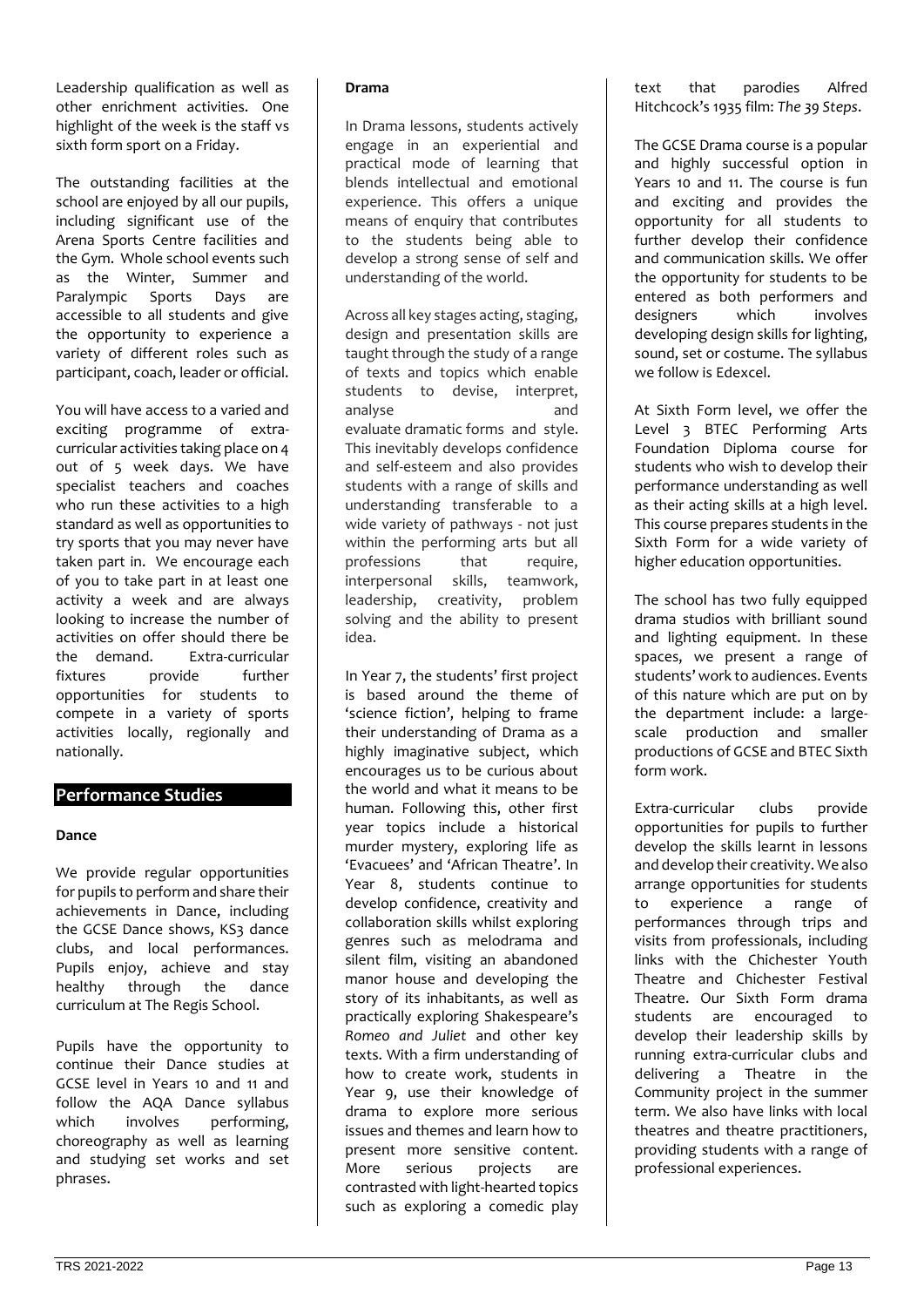### **Politics**

#### **KS5 – Edexcel**

Students study the political systems of the UK and USA. Issues investigated include democracy and participation, the representative process and what it entails to govern both countries. Politics also involved the study of the influence of the mass media on both the USA and UK political systems and the study of key political ideologies Socialism, Conservatism, Liberalism and Feminism.

### **Religious Studies**

You will study RS from Year 7 to Year 9. Over the course of your time at The Regis School you will explore the beliefs and practices of six major world religions: Hinduism, Judaism, Christianity, Islam, Buddhism and Sikhism as well as tackle significant moral questions, including 'To what extent are all people equal?', 'Why would an omnibenevolent God allow suffering?', and 'Do religious people have a responding to help the poor?'. We will also study two units exploring Philosophical questions such as 'Why be good?', 'Is there a God?', 'Are we truly free to do as we wish?', 'Is there an afterlife?' and 'What is the meaning of my life?'.

The RS department has a strong belief that learning needs to be active and engaging as what you are studying is something which affects all areas of life. Lessons are not always sitting at desks as we use role-play, freeze frames, pictionary, card games, consensus maps and debates, to enthuse students' creativity and independence. During the activities, circle work, group work and discussions you will become more confident at speaking and you will learn to understand others and yourself.

#### **KS4 – AQA Religious Studies A**

Students will study Christian, Islamic and non-religious attitudes towards a series of moral and philosophical dilemmas. Topics include religious attitudes towards human rights, social injustice, war, crime, punishments, abortion, euthanasia, miracles and the existence of God.

### **KS5 – AQA Philosophy and Ethics There are two components Philosophy of Religion, and Ethics and Religion**

In section A, Philosophy of religion, students study:

- Arguments for the existence of God
- Evil and suffering
- Religious experience
- Religious language
- **Miracles**
- Self and life after death.

In section B, Ethics and Religion, students study:

- Ethical theories
- Issues of human life and death
- Issues of animal life and death
- Introduction to meta ethics
- Free will and moral responsibility
- Conscience
- Bentham and Kant.

## **Sociology**

### **KS4 – AQA**

Students have the option to study Sociology at GCSE. Sociology is the study of society which focuses on three main questions; what is happening in society? Why is this happening? And what can be done about it? As such, students will look at social research into how equal and fair our society is. They will look at various explanations offered to explain why inequality exists. They will then go on to look at government policies/laws which have been introduced to tackle inequality all the while evaluating to what extent they agree with what they have discovered.

Debate and an awareness of current affairs are at the heart of learning in sociology. Students develop analytical skills that enable them to evaluate different perspectives and think critically about social issues. They will be expected to carry out their own sociological research projects using methods such as questionnaires, interviews and observation.

## **KS5 – AQA**

In the Sixth Form students study the role of the Family and the Education System, Beliefs in Society and Crime & Deviance in shaping individuals and the whole of contemporary UK society and the wider world. Sociological theory and methods run as a central theme through each topic ensuring students are aware of how to support their arguments with evidence. They will be introduced to topics such as Post-Modernism and Globalisation.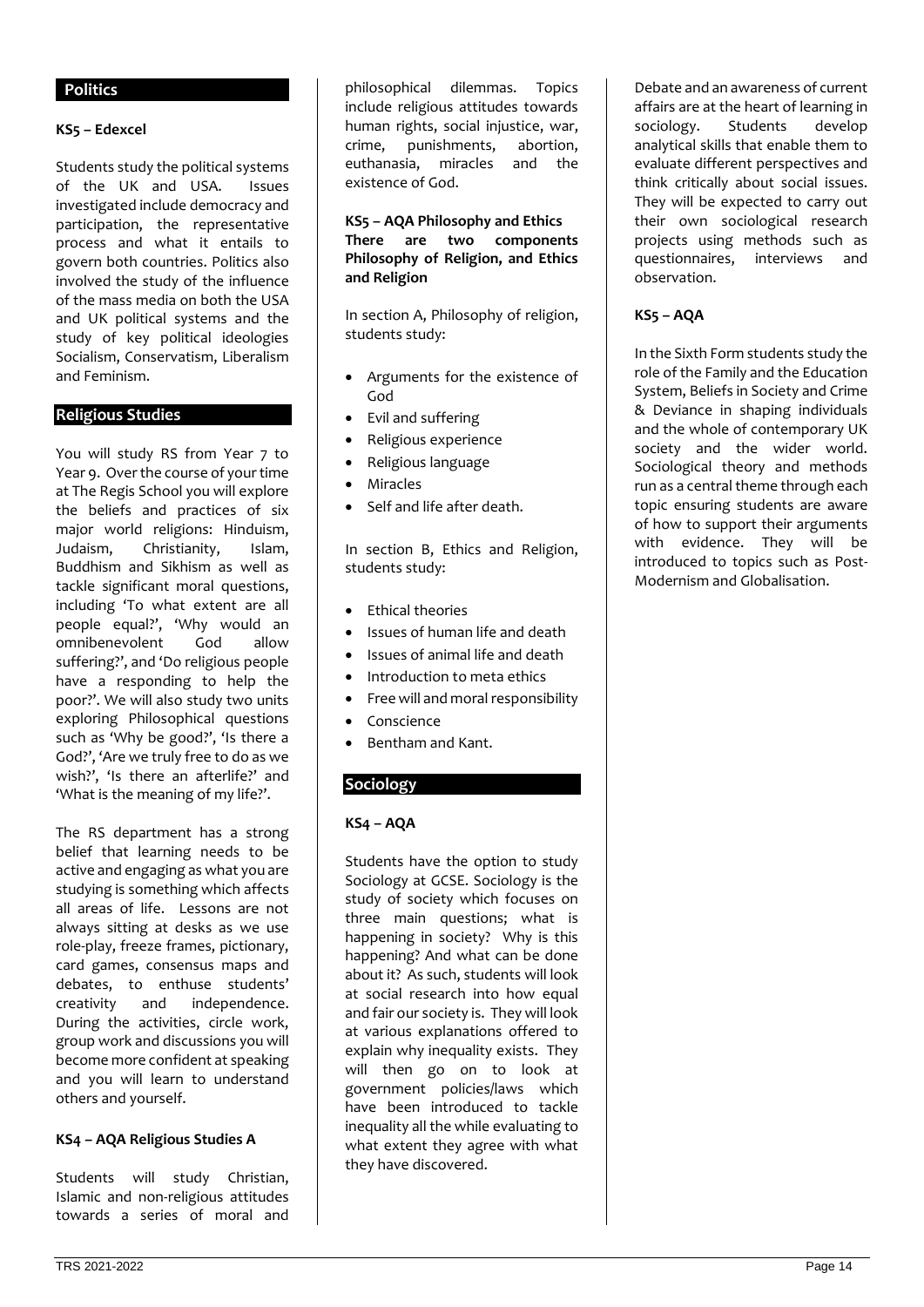# **Examination Results 2018-2021**

## **At A-Level and BTEC Level 3:**

|                                      | 2018  | 2019  | 2020  | 2021  |
|--------------------------------------|-------|-------|-------|-------|
| A Level A*-B                         | 36    | 44    | 60    | 62    |
| A Level A*-C                         | 58    | 69    | 89    | 83    |
| A Level A*-E                         | 96    | 98    | 100   | 99    |
| A Level Average Points per Entry     | 29.71 | 31.63 | 38.62 | 39.71 |
| BTEC D*-D                            | 49    | 80    | 83    | 68    |
| BTEC D*-M                            | 83    | 95    | 100   | 93    |
| BTEC D*-P                            | 100   | 100   | 100   | 100   |
| <b>BTEC Average Points per Entry</b> | 28.88 | 33.55 | 35.88 | 36.0  |

## **At GCSE**

|                                                   | 2018  | 2019  | 2020  | 2021  |
|---------------------------------------------------|-------|-------|-------|-------|
| Basics (4+/C+ in English and Maths)               | 56    | 61    | 63    | 70    |
| Basics (5+ in English and Maths)                  | 37    | 35    | 39    | 47    |
| Attainment 8                                      | 41.92 | 44.37 | 46.24 | 48.05 |
| 9-7 or $A^*/A$                                    | 15    | 16    | 20    | 25    |
| 5 9-4 or A*-C Including English and Maths (C+/4+) | 48    | 58    | 59    | 68    |
| 5 9-1 or A*-G                                     | 93    | 95    | 95    | 94    |
| English 4+/C+                                     | 69    | 71    | 72    | 78    |
| Maths $4+(C+$                                     | 62    | 69    | 72    | 77    |
| % of students achieving EBACC (4+)                | 14    | 17    | 13    | 16    |
| <b>Two Sciences</b>                               | 50    | 61    | 64    | 61    |

# **Awarded Grades 2021**

Data correct at 31<sup>st</sup> August 2021.

| <b>Subject at GCE A2</b>                             | A* %           | A %            | <b>B</b> %     | C <sub>%</sub> | D %            | E %            | $A^*$ -E<br>% |
|------------------------------------------------------|----------------|----------------|----------------|----------------|----------------|----------------|---------------|
| <b>Biology</b>                                       | 31             | 19             | 19             | 13             | 6              | 13             | 100           |
| <b>Business Studies</b>                              | $\overline{7}$ | 27             | 33             | 20             | 13             | 0              | 100           |
| <b>Chemistry</b>                                     | 13             | 13             | 38             | 13             | $\Omega$       | 25             | 100           |
| <b>English Literature</b>                            | 25             | 25             | $\Omega$       | 50             | 0              | 0              | 100           |
| <b>Further Maths</b>                                 | 50             | 25             | 25             | $\Omega$       | $\Omega$       | $\Omega$       | 100           |
| Geography                                            | 17             | 17             | $\Omega$       | 67             | 0              | $\mathbf 0$    | 100           |
| <b>Government and Politics</b>                       | 38             | 25             | 13             | 25             | $\Omega$       | $\overline{0}$ | 100           |
| <b>History</b>                                       | $\Omega$       | 30             | 10             | 40             | 20             | $\Omega$       | 100           |
| <b>Maths</b>                                         | 16             | 11             | 32             | 11             | 16             | 11             | 95            |
| Photography                                          | 0              | 0              | 67             | 33             | 0              | 0              | 100           |
| <b>Physics</b>                                       | 29             | $\overline{0}$ | 29             | $\Omega$       | 29             | 14             | 100           |
| <b>Product Design</b>                                |                | 40             | 40             | 20             | $\Omega$       | 0              | 100           |
| <b>Psychology</b>                                    | 24             | 12             | 29             | 12             | 24             | $\overline{0}$ | 100           |
| Sociology                                            | 29             | 14             | $\overline{7}$ | 43             | $\overline{7}$ | $\mathbf 0$    | 100           |
| <b>Textiles</b>                                      | 33             | 33             | 33             | $\Omega$       | $\Omega$       | $\overline{0}$ | 100           |
|                                                      |                |                |                |                |                |                |               |
| <b>Subject at Extended</b><br><b>Project Level 3</b> | $A^*$ %        | A %            | <b>B</b> %     | C <sub>0</sub> | D %            | E %            | $A^*$ -E<br>% |
| <b>Extended Project</b>                              | 17             | 67             | 17             | $\Omega$       | $\Omega$       | $\Omega$       | 100           |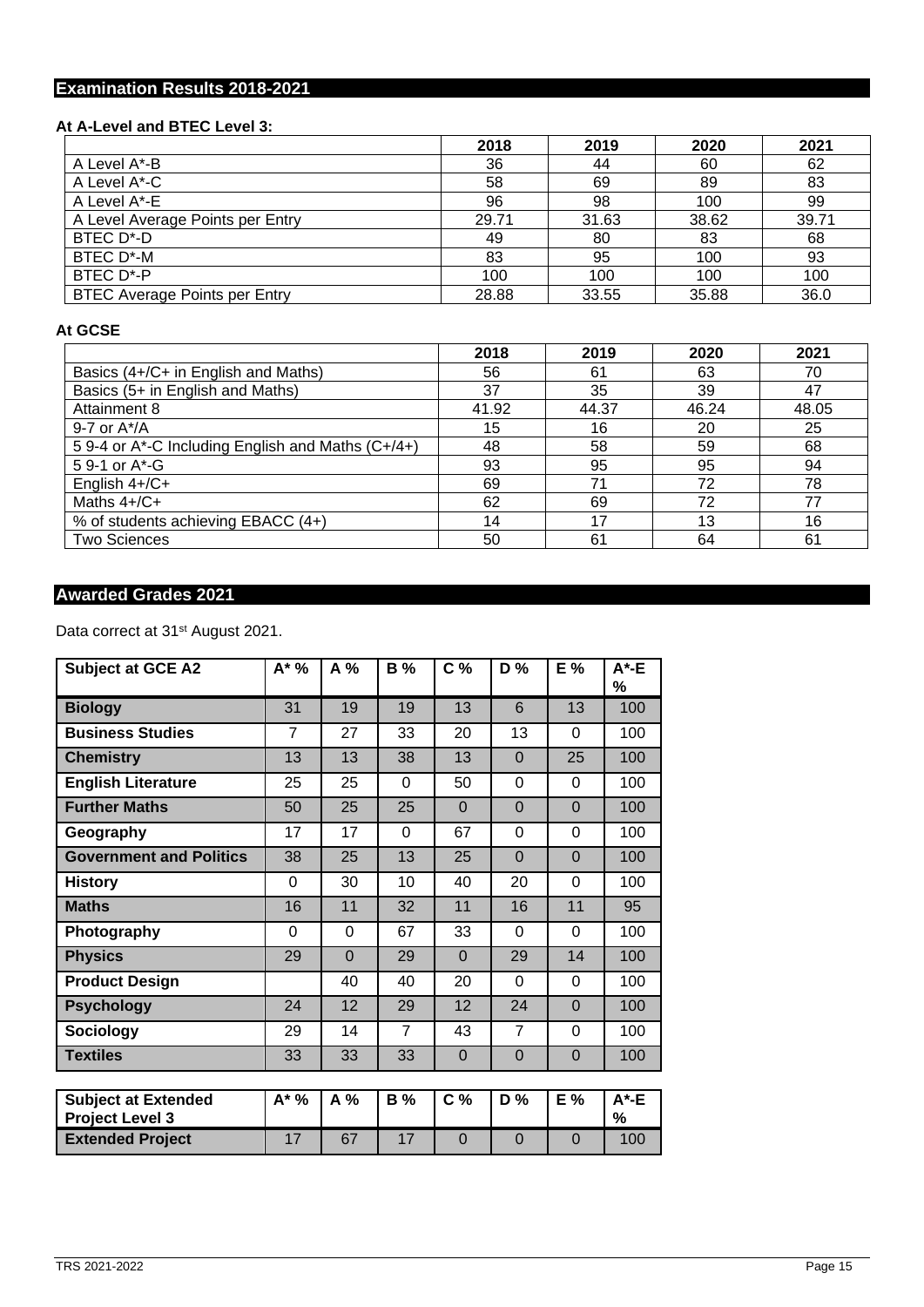| <b>Art</b><br><b>Computer Science</b><br><b>Dance</b><br><b>Drama</b> | $\overline{\mathbf{4}}$<br>17<br>$\overline{5}$<br>$\overline{7}$<br>$\overline{2}$ | $6\phantom{1}$<br>33<br>20<br>8 | $6\phantom{1}$<br>25<br>$\overline{5}$<br>16 |               | 15<br>$\pmb{0}$ | 30<br>8               | 9               | 15              | 11              |              | $\overline{4}$  | 70              |              | 100             |
|-----------------------------------------------------------------------|-------------------------------------------------------------------------------------|---------------------------------|----------------------------------------------|---------------|-----------------|-----------------------|-----------------|-----------------|-----------------|--------------|-----------------|-----------------|--------------|-----------------|
|                                                                       |                                                                                     |                                 |                                              |               |                 |                       |                 |                 |                 |              |                 |                 |              |                 |
|                                                                       |                                                                                     |                                 |                                              |               |                 |                       | 17              | 0               | 0               |              | $\pmb{0}$       | 100             |              | 100             |
|                                                                       |                                                                                     |                                 |                                              |               | 10              | 35                    | $\overline{20}$ | $\overline{0}$  | $\overline{5}$  |              | $\mathbf 0$     | $\overline{95}$ |              | 100             |
|                                                                       |                                                                                     |                                 |                                              |               | 8               | 11                    | 21              | 8               | 10              |              | 5               | 72              |              | 95              |
| <b>English Language</b>                                               |                                                                                     | $\overline{4}$                  | $\overline{13}$                              |               | $\overline{18}$ | 16                    | $\overline{21}$ | $\overline{12}$ | $\overline{9}$  |              | $\overline{4}$  | $\overline{74}$ |              | 99              |
| <b>English Literature</b>                                             | $\overline{2}$                                                                      | $\overline{\mathbf{4}}$         | 13                                           |               | 11              | 22                    | 26              | 10              | $\overline{7}$  |              | $\overline{4}$  | 78              |              | 98              |
| <b>Food Technology</b>                                                |                                                                                     | $\overline{\mathbf{4}}$         | 11                                           |               | 11              | 17                    | 30              | 19              | $\overline{4}$  |              | $\overline{4}$  | $\overline{72}$ |              | 100             |
| <b>French</b>                                                         | $\overline{5}$                                                                      | 13                              | 8                                            |               | 10              | 13                    | 23              | 18              | 8               |              | 3               | $\overline{72}$ |              | 100             |
| Geography                                                             | $\overline{7}$                                                                      | 3                               | $\overline{4}$                               |               | 13              | 23                    | 19              | 15              | 9               |              | $\,6\,$         | 69              |              | 99              |
| German                                                                | 9                                                                                   | $\overline{15}$                 |                                              |               | 15              | $\overline{12}$       | 26              | $\overline{12}$ | 6               |              | $6\phantom{1}$  | 76              |              | 100             |
| <b>History</b>                                                        | $\overline{7}$                                                                      | 11                              | $\overline{5}$                               |               | 11              | 18                    | 16              | 11              | 11              |              | $\overline{7}$  | 69              |              | 97              |
| <b>Maths</b>                                                          | 4                                                                                   | 8                               | 14                                           |               | $\overline{2}$  | 27                    | 23              | 11              | 8               |              | $\overline{2}$  | 77              |              | 99              |
| Photography                                                           | $\overline{1}$                                                                      | 9                               | $\overline{7}$                               |               | 11              | 23                    | 17              | 13              | 11              |              | $\overline{7}$  | 69              |              | 100             |
| Polish 9-1                                                            | $\mathsf 0$                                                                         | 38                              | 25                                           |               | 25              | $\pmb{0}$             | 13              | 0               | $\Omega$        |              | $\pmb{0}$       | 100             |              | 100             |
| <b>Portuguese</b>                                                     | 50                                                                                  | $\mathbf 0$                     | $\mathbf 0$                                  |               | $\overline{0}$  | $\overline{0}$        | 50              | $\overline{0}$  | $\overline{0}$  |              | $\overline{0}$  | 100             |              | 100             |
| <b>RE</b>                                                             | 14                                                                                  | 14                              | 0                                            |               | 24              | 10                    | 14              | 10              | 14              |              | $\mathbf 0$     | 76              |              | 100             |
| <b>Russian</b>                                                        | 50                                                                                  | $\overline{0}$                  | 50                                           |               | $\overline{0}$  | $\overline{0}$        | $\overline{0}$  | $\overline{0}$  | $\overline{0}$  |              | $\overline{0}$  | 100             |              | 100             |
| <b>Science Biology</b>                                                | 37                                                                                  | 31                              | 3                                            |               | 6               | $6\phantom{1}$        | 14              | 0               | 3               |              | 0               | 97              |              | 100             |
| <b>Science Chemistry</b>                                              | 29                                                                                  | 14                              | $\overline{23}$                              |               | $\overline{9}$  | 11                    | $6\phantom{1}$  | $6\phantom{1}$  | $\overline{3}$  |              | $\overline{0}$  | 91              |              | 100             |
| <b>Science Physics</b>                                                | 37                                                                                  | 20                              | 11                                           |               | 9               | 11                    | 9               | 3               | $\mathbf 0$     |              | $\mathbf 0$     | 97              |              | 100             |
| <b>Sociology</b>                                                      | 12                                                                                  | $\bf 8$                         | 5                                            |               | 18              | 15                    | $\overline{20}$ | 12              | $\overline{3}$  |              | $\overline{7}$  | 78              |              | 100             |
| <b>Textiles</b>                                                       | 5                                                                                   | 5                               | 9                                            |               | 16              | 14                    | 19              | 17              | 14              |              | $\overline{2}$  | 67              |              | 100             |
| Subject at                                                            |                                                                                     |                                 |                                              |               |                 |                       |                 |                 |                 |              |                 |                 |              |                 |
| $9-9$<br>$9-8$<br>$8 - 8$<br><b>GCSE</b><br>$\%$<br>$\%$<br>$\%$      | $8 - 7$<br>$\%$                                                                     | $7 - 7$<br>$\%$                 | $7-6$<br>%                                   | $6-6$<br>$\%$ | $6-5$<br>$\%$   | $5-5$<br>$\%$         | $5-4$<br>$\%$   | $4 - 4$<br>%    | $4 - 3$<br>$\%$ | $3 - 3$<br>% | $3 - 2$<br>$\%$ | $2 - 2$<br>$\%$ | $2 - 1$<br>% | $1 - 1$<br>$\%$ |
| <b>Science</b><br>3<br>3<br>3<br><b>Combined</b>                      | $\overline{2}$                                                                      | $\overline{2}$                  | $\overline{2}$                               | $\mathbf 1$   | $\overline{4}$  | 13                    | $\overline{7}$  | 16              | 6               | 12           | 10              | $\overline{7}$  | 5            | $\overline{2}$  |
| <b>Subject at BTEC Award</b><br>Level 1/2                             | $D^*$ %                                                                             | D%                              | M %                                          |               | P%              | L <sub>1</sub> P<br>% |                 |                 |                 |              |                 |                 |              |                 |
| <b>Music</b>                                                          | 27                                                                                  | $\boldsymbol{9}$                | 23                                           |               | 41              | $\mathbf 0$           |                 |                 |                 |              |                 |                 |              |                 |
| <b>PE</b>                                                             | 27                                                                                  | 21                              | 24                                           |               | 17              | $\,6$                 |                 |                 |                 |              |                 |                 |              |                 |

| <b>Subject at BTEC Tech</b><br>Level 1/2 | $D^*$ % | D % | $M\%$ | P% | _1 D<br>% | _1 M<br>% | l 1P<br>% |
|------------------------------------------|---------|-----|-------|----|-----------|-----------|-----------|
| <b>Business</b>                          |         |     | 14    | 41 | 18        | 5         |           |
| <b>Health and Social</b>                 | 16      | 19  | 16    | 27 |           | 10        |           |

| <b>Subject at NCFE Tech</b><br><b>Award Level 1/2</b> | $D^*$ % | $D\%$ | $M\%$ | <b>P</b> % | $4N^*$<br>% | % | .1M<br>$\mathbf{0}$ | $-1P$<br>% |
|-------------------------------------------------------|---------|-------|-------|------------|-------------|---|---------------------|------------|
| <b>Health and Fitness</b>                             |         |       | 100   |            |             |   |                     |            |

| <b>Subject at BTEC Level 3</b><br><b>Extended Certificate</b> | $D^*%$ | D% | $M\%$ | P% |
|---------------------------------------------------------------|--------|----|-------|----|
| <b>Media</b>                                                  | 29     | 43 | 29    |    |
| <b>Music</b>                                                  |        | 50 |       | 50 |
| <b>Sport</b>                                                  | 60     | 20 | 20    |    |